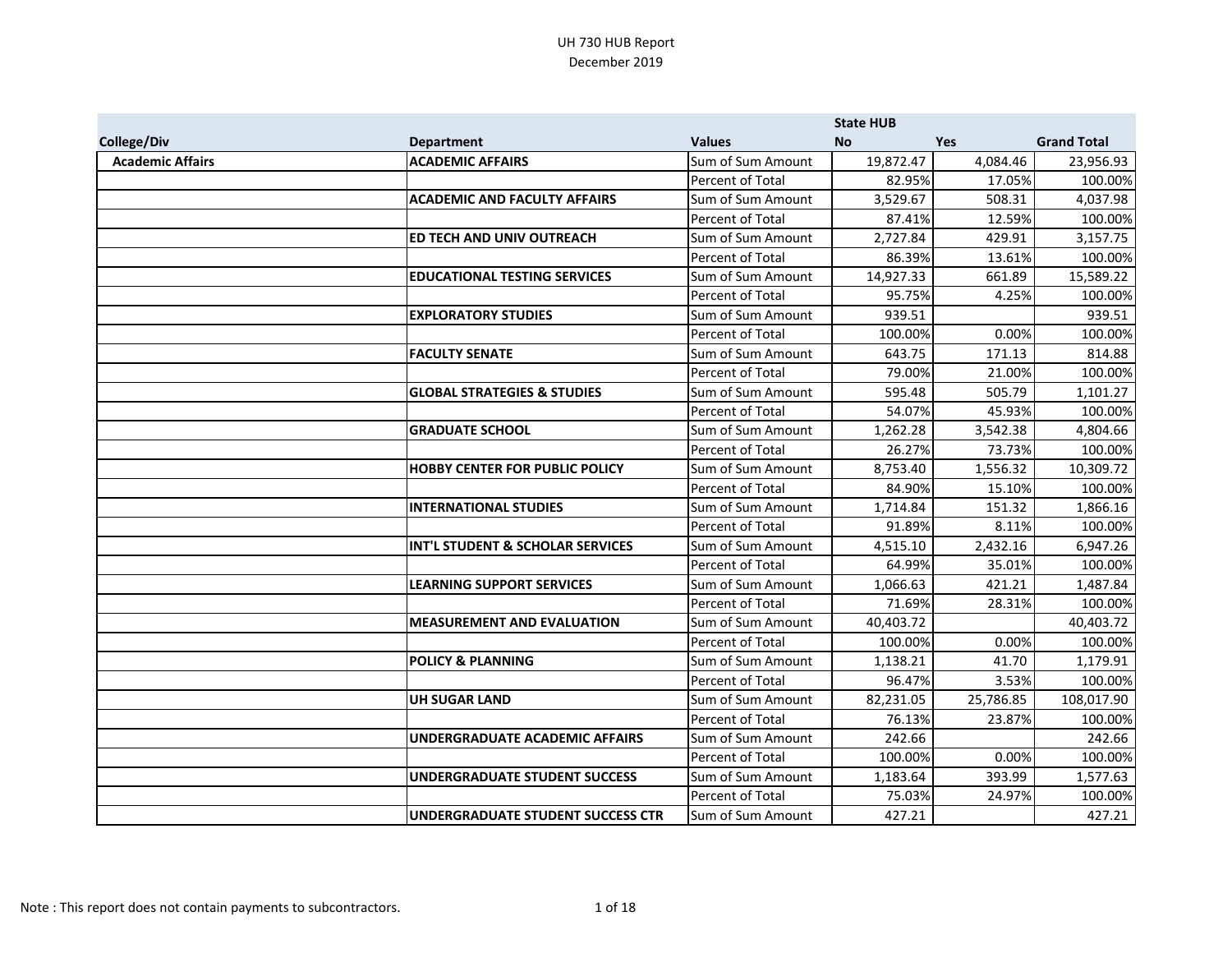|                                           |                                              |                   | <b>State HUB</b> |            |                    |
|-------------------------------------------|----------------------------------------------|-------------------|------------------|------------|--------------------|
| College/Div                               | <b>Department</b>                            | <b>Values</b>     | <b>No</b>        | <b>Yes</b> | <b>Grand Total</b> |
| <b>Academic Affairs</b>                   | UNDERGRADUATE STUDENT SUCCESS CTR            | Percent of Total  | 100.00%          | 0.00%      | 100.00%            |
|                                           | <b>WRITING CENTER</b>                        | Sum of Sum Amount | 481.72           | 192.30     | 674.02             |
|                                           |                                              | Percent of Total  | 71.47%           | 28.53%     | 100.00%            |
| <b>Academic Affairs Sum of Sum Amount</b> |                                              |                   | 186,656.51       | 40,879.72  | 227,536.23         |
| <b>Academic Affairs Percent of Total</b>  |                                              |                   | 82.03%           | 17.97%     | 100.00%            |
| <b>Administration and Finance</b>         | <b>A&amp;F MARKETING &amp; COMMUNICATION</b> | Sum of Sum Amount |                  | 2,704.39   | 2,704.39           |
|                                           |                                              | Percent of Total  | 0.00%            | 100.00%    | 100.00%            |
|                                           | <b>ADMINISTRATION &amp; FINANCE</b>          | Sum of Sum Amount | 95,044.80        | 1,316.55   | 96,361.35          |
|                                           |                                              | Percent of Total  | 98.63%           | 1.37%      | 100.00%            |
|                                           | <b>AUXILIARY SERVICES OPERATIONS</b>         | Sum of Sum Amount | 4,850.81         | 2,939.89   | 7,790.70           |
|                                           |                                              | Percent of Total  | 62.26%           | 37.74%     | 100.00%            |
|                                           | <b>BUDGET</b>                                | Sum of Sum Amount | 574.65           | 131.15     | 705.80             |
|                                           |                                              | Percent of Total  | 81.42%           | 18.58%     | 100.00%            |
|                                           | <b>BUSINESS SERVICES</b>                     | Sum of Sum Amount | 95.93            | 235.18     | 331.11             |
|                                           |                                              | Percent of Total  | 28.97%           | 71.03%     | 100.00%            |
|                                           | <b>CAMPUS SAFETY ADMINISTRATION</b>          | Sum of Sum Amount | 9,885.00         |            | 9,885.00           |
|                                           |                                              | Percent of Total  | 100.00%          | 0.00%      | 100.00%            |
|                                           | <b>CAMPUS SAFETY SYSTEMS</b>                 | Sum of Sum Amount | 614.42           | 160.89     | 775.31             |
|                                           |                                              | Percent of Total  | 79.25%           | 20.75%     | 100.00%            |
|                                           | <b>CENTRAL FACILITY SERVICES</b>             | Sum of Sum Amount | 350.55           | 1,800.60   | 2,151.15           |
|                                           |                                              | Percent of Total  | 16.30%           | 83.70%     | 100.00%            |
|                                           | <b>CONTROLLER (PH)</b>                       | Sum of Sum Amount | 3,756.88         | 11,960.80  | 15,717.68          |
|                                           |                                              | Percent of Total  | 23.90%           | 76.10%     | 100.00%            |
|                                           | <b>COUGAR CARD</b>                           | Sum of Sum Amount | 5,230.12         | 2,586.72   | 7,816.84           |
|                                           |                                              | Percent of Total  | 66.91%           | 33.09%     | 100.00%            |
|                                           | <b>CULLEN PERFORM HALL</b>                   | Sum of Sum Amount | 169,007.35       | 2,167.53   | 171,174.88         |
|                                           |                                              | Percent of Total  | 98.73%           | 1.27%      | 100.00%            |
|                                           | <b>EMERGENCY MANAGEMENT</b>                  | Sum of Sum Amount | 151.99           | 2,238.93   | 2,390.92           |
|                                           |                                              | Percent of Total  | 6.36%            | 93.64%     | 100.00%            |
|                                           | <b>ENTERPRISE SYSTEMS</b>                    | Sum of Sum Amount | 518,867.27       | 456,002.03 | 974,869.30         |
|                                           |                                              | Percent of Total  | 53.22%           | 46.78%     | 100.00%            |
|                                           | <b>ENV. HEALTH &amp; LIFE SAFETY</b>         | Sum of Sum Amount | 1,627.71         |            | 1,627.71           |
|                                           |                                              | Percent of Total  | 100.00%          | 0.00%      | 100.00%            |
|                                           | <b>FACILITIES BUSINESS SERVICES</b>          | Sum of Sum Amount | 59.98            | 4,340.94   | 4,400.92           |
|                                           |                                              | Percent of Total  | 1.36%            | 98.64%     | 100.00%            |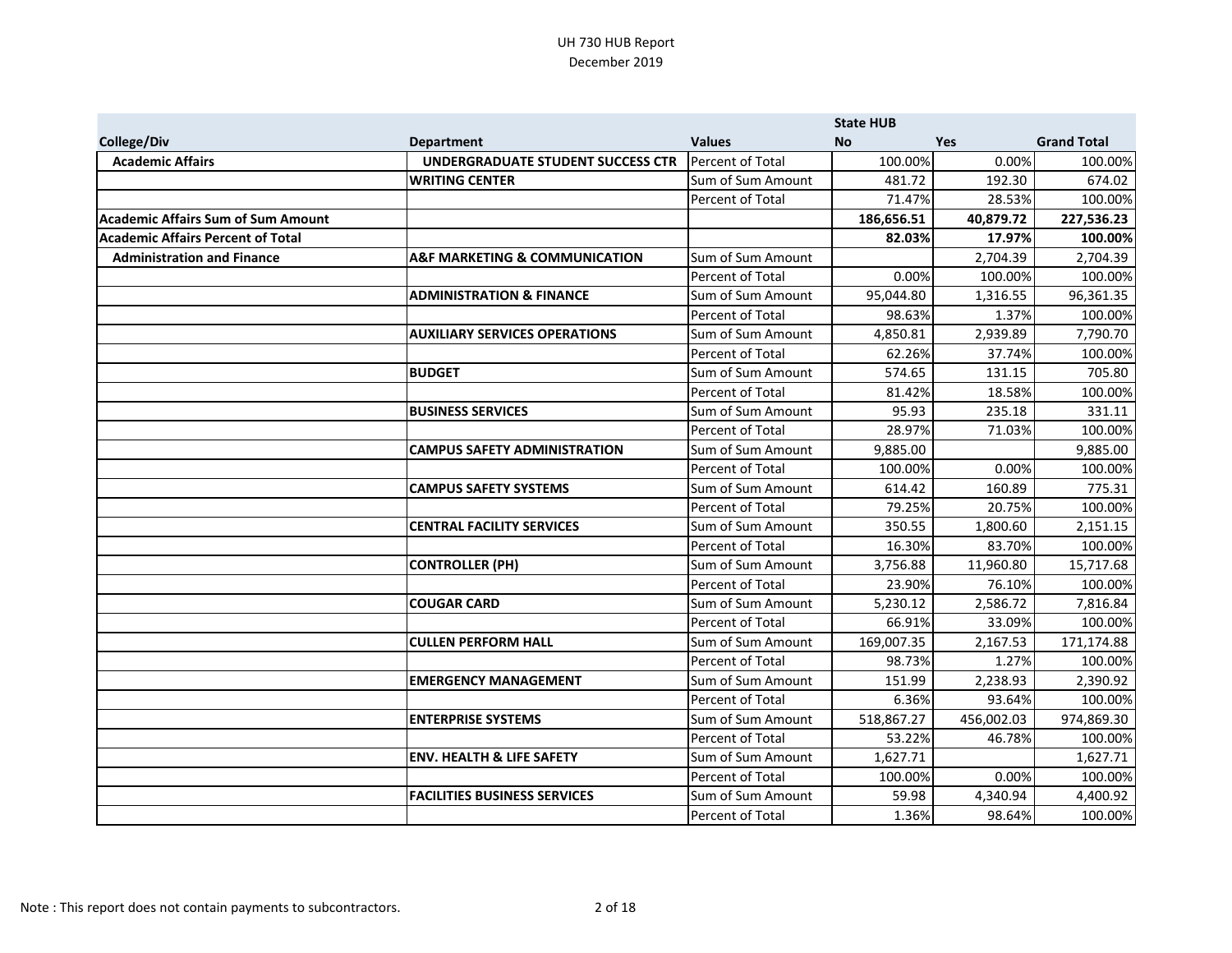|                                   |                                           |                   | <b>State HUB</b> |            |                    |
|-----------------------------------|-------------------------------------------|-------------------|------------------|------------|--------------------|
| College/Div                       | <b>Department</b>                         | <b>Values</b>     | <b>No</b>        | <b>Yes</b> | <b>Grand Total</b> |
| <b>Administration and Finance</b> | <b>FACILITIES MANAGEMENT</b>              | Sum of Sum Amount | 85,800.41        | 8,210.26   | 94,010.67          |
|                                   |                                           | Percent of Total  | 91.27%           | 8.73%      | 100.00%            |
|                                   | <b>FACILITIES OPERATION &amp; MAINT</b>   | Sum of Sum Amount | 2,602.82         |            | 2,602.82           |
|                                   |                                           | Percent of Total  | 100.00%          | 0.00%      | 100.00%            |
|                                   | <b>FACILITIES PLANNING &amp; CONSTRUC</b> | Sum of Sum Amount | 2,949,796.96     | 78,487.64  | 3,028,284.60       |
|                                   |                                           | Percent of Total  | 97.41%           | 2.59%      | 100.00%            |
|                                   | <b>FACILITIES/CONSTRUC MGMT ADMIN</b>     | Sum of Sum Amount | 760.47           | 319.03     | 1,079.50           |
|                                   |                                           | Percent of Total  | 70.45%           | 29.55%     | 100.00%            |
|                                   | <b>FINANCIAL REPORTING</b>                | Sum of Sum Amount | 85.59            |            | 85.59              |
|                                   |                                           | Percent of Total  | 100.00%          | 0.00%      | 100.00%            |
|                                   | <b>HIGH PERFORMANCE &amp; COMP NETWK</b>  | Sum of Sum Amount | 748.68           | 1,295.95   | 2,044.63           |
|                                   |                                           | Percent of Total  | 36.62%           | 63.38%     | 100.00%            |
|                                   | <b>HUB PROGRAMS</b>                       | Sum of Sum Amount |                  | 6,250.00   | 6,250.00           |
|                                   |                                           | Percent of Total  | 0.00%            | 100.00%    | 100.00%            |
|                                   | <b>HUMAN RESOURCES</b>                    | Sum of Sum Amount | 72,534.17        | 228.18     | 72,762.35          |
|                                   |                                           | Percent of Total  | 99.69%           | 0.31%      | 100.00%            |
|                                   | <b>INST - BUSINESS SERVICES</b>           | Sum of Sum Amount | 172,356.28       |            | 172,356.28         |
|                                   |                                           | Percent of Total  | 100.00%          | 0.00%      | 100.00%            |
|                                   | <b>INST - FINANCIAL ACCOUNTING</b>        | Sum of Sum Amount |                  | 539.50     | 539.50             |
|                                   |                                           | Percent of Total  | 0.00%            | 100.00%    | 100.00%            |
|                                   | <b>KUHF RADIO</b>                         | Sum of Sum Amount | 37,055.85        | 8,289.12   | 45,344.97          |
|                                   |                                           | Percent of Total  | 81.72%           | 18.28%     | 100.00%            |
|                                   | <b>MINOR &amp; PLANNED PROJECTS</b>       | Sum of Sum Amount | 27,338.27        | 14,499.20  | 41,837.47          |
|                                   |                                           | Percent of Total  | 65.34%           | 34.66%     | 100.00%            |
|                                   | MINOR IN-HOUSE CONSTRUCTION               | Sum of Sum Amount | 2,174.00         |            | 2,174.00           |
|                                   |                                           | Percent of Total  | 100.00%          | 0.00%      | 100.00%            |
|                                   | <b>OFFICE EQUAL OPPORTUNITY SRVS</b>      | Sum of Sum Amount | 357.30           | 828.75     | 1,186.05           |
|                                   |                                           | Percent of Total  | 30.13%           | 69.87%     | 100.00%            |
|                                   | <b>OFFICE OF SUSTAINABILITY</b>           | Sum of Sum Amount | 239.08           |            | 239.08             |
|                                   |                                           | Percent of Total  | 100.00%          | 0.00%      | 100.00%            |
|                                   | <b>PARKING &amp; TRANS SERVICES</b>       | Sum of Sum Amount | 52,725.88        | 8,500.80   | 61,226.68          |
|                                   |                                           | Percent of Total  | 86.12%           | 13.88%     | 100.00%            |
|                                   | <b>PHY PLANT-AUTOMOTIVE</b>               | Sum of Sum Amount | 15,835.82        | 3,295.84   | 19,131.66          |
|                                   |                                           | Percent of Total  | 82.77%           | 17.23%     | 100.00%            |
|                                   | <b>PHY PLANT-GROUNDS MAINT</b>            | Sum of Sum Amount | 45,913.02        | 90.96      | 46,003.98          |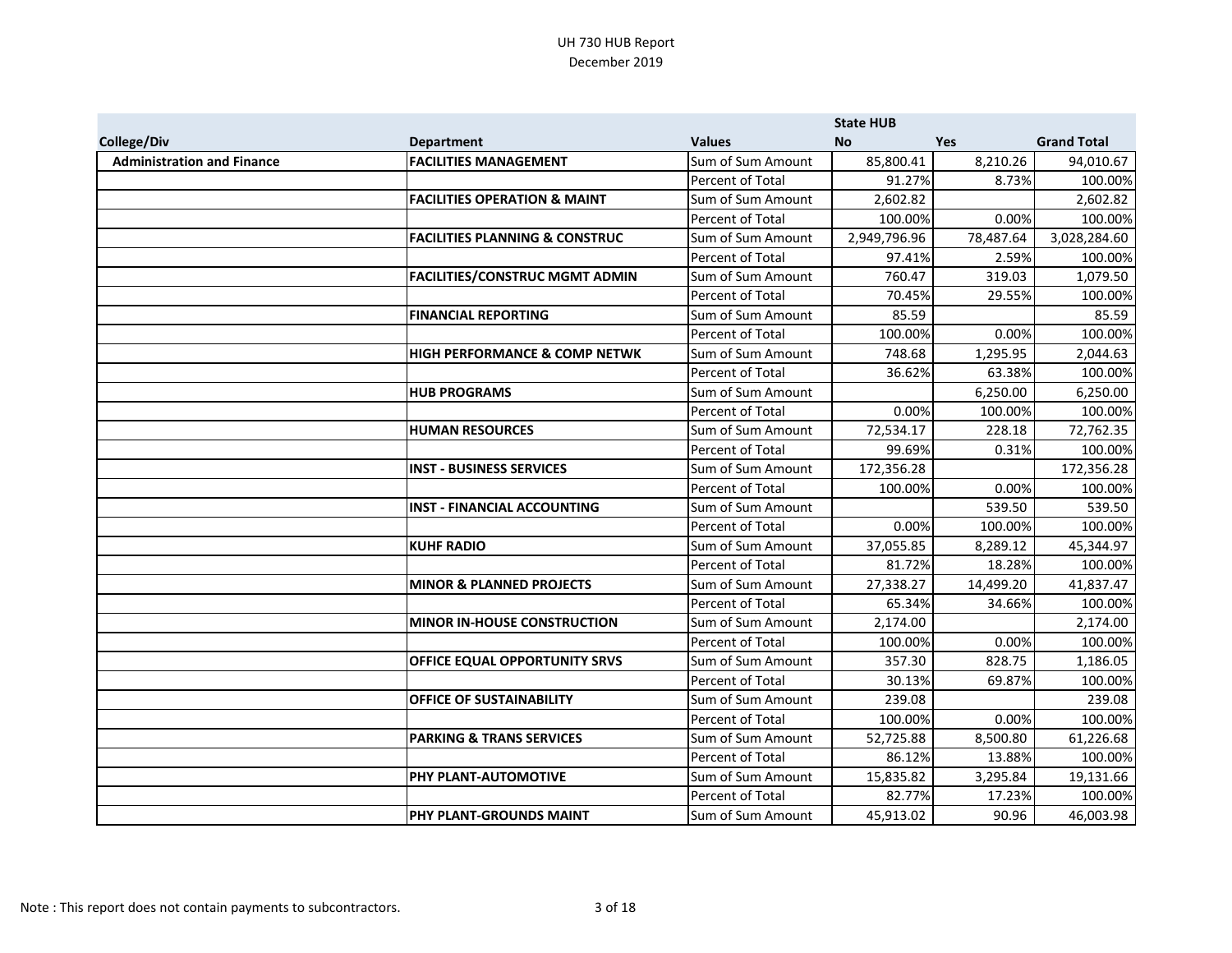|                                   |                                          |                         | <b>State HUB</b> |            |                    |
|-----------------------------------|------------------------------------------|-------------------------|------------------|------------|--------------------|
| College/Div                       | <b>Department</b>                        | <b>Values</b>           | <b>No</b>        | <b>Yes</b> | <b>Grand Total</b> |
| <b>Administration and Finance</b> | PHY PLANT-GROUNDS MAINT                  | Percent of Total        | 99.80%           | 0.20%      | 100.00%            |
|                                   | PHY PLANT-SOLID WASTE                    | Sum of Sum Amount       | 5,363.93         | 116.59     | 5,480.52           |
|                                   |                                          | <b>Percent of Total</b> | 97.87%           | 2.13%      | 100.00%            |
|                                   | <b>PHYSICAL PLANT</b>                    | Sum of Sum Amount       | 83,022.54        | 202,421.36 | 285,443.90         |
|                                   |                                          | Percent of Total        | 29.09%           | 70.91%     | 100.00%            |
|                                   | <b>PLANNING</b>                          | Sum of Sum Amount       | 45.86            |            | 45.86              |
|                                   |                                          | <b>Percent of Total</b> | 100.00%          | 0.00%      | 100.00%            |
|                                   | <b>POLICE</b>                            | Sum of Sum Amount       | 37,865.83        | 1,534.11   | 39,399.94          |
|                                   |                                          | <b>Percent of Total</b> | 96.11%           | 3.89%      | 100.00%            |
|                                   | POSTAL SERVICES OPERATIONS               | Sum of Sum Amount       | 5,068.10         |            | 5,068.10           |
|                                   |                                          | Percent of Total        | 100.00%          | 0.00%      | 100.00%            |
|                                   | <b>PRINTING OPERATIONS</b>               | Sum of Sum Amount       | 20,898.23        | 4,080.58   | 24,978.81          |
|                                   |                                          | Percent of Total        | 83.66%           | 16.34%     | 100.00%            |
|                                   | <b>PUBLIC ART</b>                        | Sum of Sum Amount       | 29,921.75        | 3,851.14   | 33,772.89          |
|                                   |                                          | <b>Percent of Total</b> | 88.60%           | 11.40%     | 100.00%            |
|                                   | <b>RISK MANAGEMENT</b>                   | Sum of Sum Amount       | 203.79           |            | 203.79             |
|                                   |                                          | Percent of Total        | 100.00%          | 0.00%      | 100.00%            |
|                                   | <b>SERVICE LEVEL AGREEMENT</b>           | Sum of Sum Amount       | 15,408.81        | 145,697.41 | 161,106.22         |
|                                   |                                          | Percent of Total        | 9.56%            | 90.44%     | 100.00%            |
|                                   | <b>STUDENT BUSINESS SERVICES</b>         | Sum of Sum Amount       | 10,320.39        | 1,177.22   | 11,497.61          |
|                                   |                                          | Percent of Total        | 89.76%           | 10.24%     | 100.00%            |
|                                   | <b>TECHNOLOGY SERVICES &amp; SUPPORT</b> | Sum of Sum Amount       | 205,702.61       | 37,978.82  | 243,681.43         |
|                                   |                                          | Percent of Total        | 84.41%           | 15.59%     | 100.00%            |
|                                   | <b>TV PUBLIC BROADCASTING</b>            | Sum of Sum Amount       | 22.111.59        | 3,603.15   | 25,714.74          |
|                                   |                                          | Percent of Total        | 85.99%           | 14.01%     | 100.00%            |
|                                   | UH SPORTS & ENTERTAINMENT SVC            | Sum of Sum Amount       | 3,094.47         |            | 3,094.47           |
|                                   |                                          | Percent of Total        | 100.00%          | 0.00%      | 100.00%            |
|                                   | UIT BUSINESS SERVICES                    | Sum of Sum Amount       | 723.57           |            | 723.57             |
|                                   |                                          | Percent of Total        | 100.00%          | 0.00%      | 100.00%            |
|                                   | UIT EXTERNALLY FUNDED PROJECTS           | Sum of Sum Amount       | 61,837.50        | 57,021.04  | 118,858.54         |
|                                   |                                          | Percent of Total        | 52.03%           | 47.97%     | 100.00%            |
|                                   | <b>UIT SECURITY</b>                      | Sum of Sum Amount       | 703.67           | 27.30      | 730.97             |
|                                   |                                          | Percent of Total        | 96.27%           | 3.73%      | 100.00%            |
|                                   | <b>UNIV PROP SERV OPERATIONS</b>         | Sum of Sum Amount       | 296,064.00       | 1,874.34   | 297,938.34         |
|                                   |                                          | Percent of Total        | 99.37%           | 0.63%      | 100.00%            |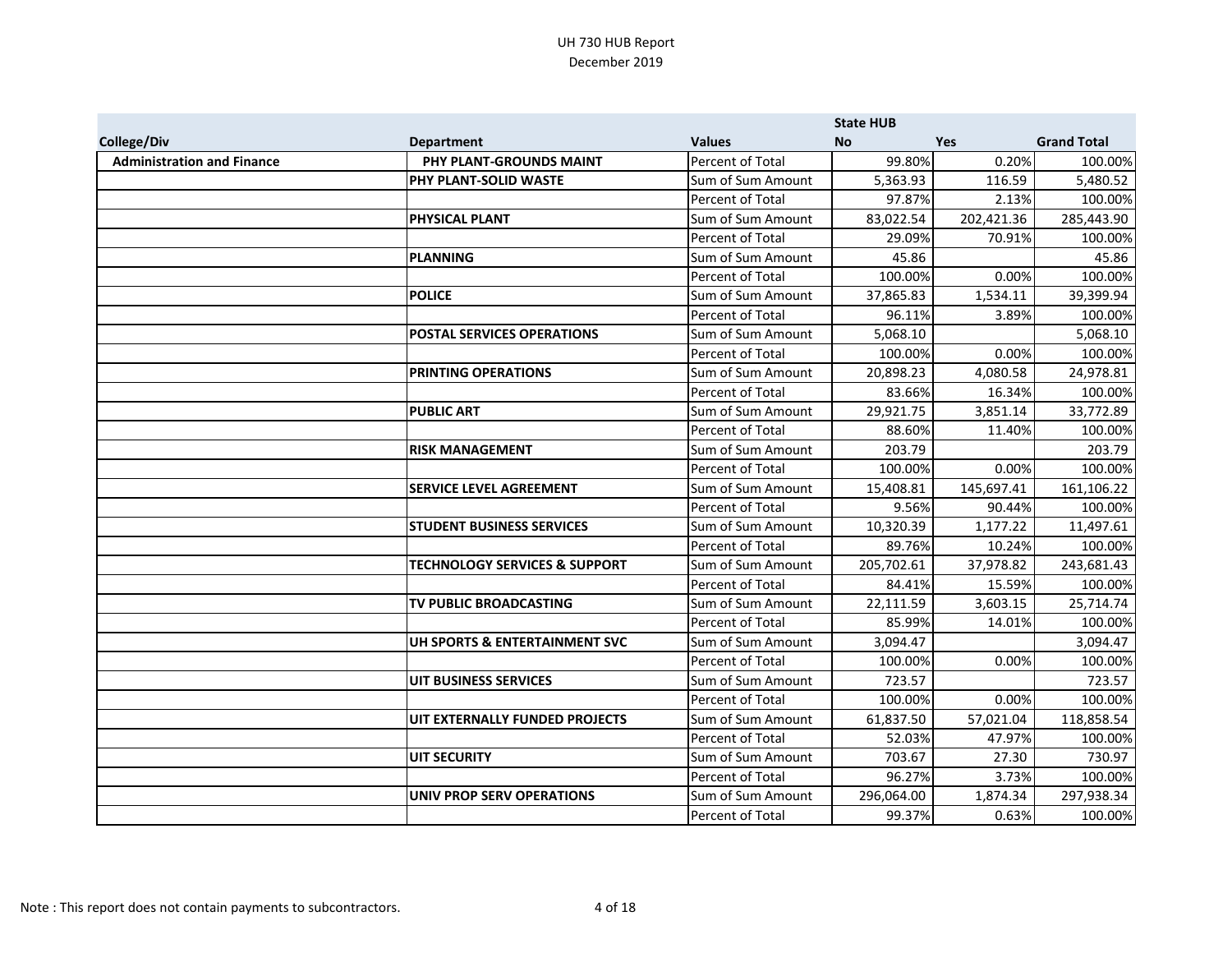|                                                     |                                       |                         | <b>State HUB</b> |              |                    |
|-----------------------------------------------------|---------------------------------------|-------------------------|------------------|--------------|--------------------|
| <b>College/Div</b>                                  | <b>Department</b>                     | <b>Values</b>           | No               | <b>Yes</b>   | <b>Grand Total</b> |
| <b>Administration and Finance</b>                   | <b>UNIVERSITY INFORMATION TECH</b>    | Sum of Sum Amount       | 9,883.55         |              | 9,883.55           |
|                                                     |                                       | Percent of Total        | 100.00%          | 0.00%        | 100.00%            |
| <b>Administration and Finance Sum of Sum Amount</b> |                                       |                         | 5,084,682.25     | 1,078,803.89 | 6,163,486.14       |
| <b>Administration and Finance Percent of Total</b>  |                                       |                         | 82.50%           | 17.50%       | 100.00%            |
| <b>Architecture</b>                                 | DEAN, G D HINES ARCH & DESIGN         | Sum of Sum Amount       | 32,210.21        | 3,512.87     | 35,723.08          |
|                                                     |                                       | Percent of Total        | 90.17%           | 9.83%        | 100.00%            |
| Architecture Sum of Sum Amount                      |                                       |                         | 32,210.21        | 3,512.87     | 35,723.08          |
| <b>Architecture Percent of Total</b>                |                                       |                         | 90.17%           | 9.83%        | 100.00%            |
| <b>Business Administration</b>                      | <b>ACCOUNTANCY AND TAXATION</b>       | Sum of Sum Amount       | 4,910.13         | 614.88       | 5,525.01           |
|                                                     |                                       | <b>Percent of Total</b> | 88.87%           | 11.13%       | 100.00%            |
|                                                     | <b>ACCOUNTING CERTIFICATE PROGRAM</b> | Sum of Sum Amount       | 2,372.34         | 1,241.76     | 3,614.10           |
|                                                     |                                       | Percent of Total        | 65.64%           | 34.36%       | 100.00%            |
|                                                     | <b>BAUER CAREER SERVICES CTR</b>      | Sum of Sum Amount       | 28,865.64        | 506.40       | 29,372.04          |
|                                                     |                                       | Percent of Total        | 98.28%           | 1.72%        | 100.00%            |
|                                                     | <b>BAUER COMMUNICATIONS</b>           | Sum of Sum Amount       | 14,153.36        | 6,314.72     | 20,468.08          |
|                                                     |                                       | <b>Percent of Total</b> | 69.15%           | 30.85%       | 100.00%            |
|                                                     | <b>BAUER DIVISION OF TECHNOLOGY</b>   | Sum of Sum Amount       | 40,831.25        | 970.93       | 41,802.18          |
|                                                     |                                       | Percent of Total        | 97.68%           | 2.32%        | 100.00%            |
|                                                     | <b>BAUER GRADUATEPROFESSIONALPRGS</b> | Sum of Sum Amount       | 23,404.61        |              | 23,404.61          |
|                                                     |                                       | Percent of Total        | 100.00%          | 0.00%        | 100.00%            |
|                                                     | <b>CTR FOR EXECUTIVE DEVELOPMENT</b>  | Sum of Sum Amount       | 760.12           | 128.71       | 888.83             |
|                                                     |                                       | Percent of Total        | 85.52%           | 14.48%       | 100.00%            |
|                                                     | <b>DEAN'S OFFICE BAUER COLLEGE</b>    | Sum of Sum Amount       | 85,866.59        | 2,217.95     | 88,084.54          |
|                                                     |                                       | Percent of Total        | 97.48%           | 2.52%        | 100.00%            |
|                                                     | <b>DECISION AND INFORMATION SCIEN</b> | Sum of Sum Amount       | 4,674.09         | 2,795.59     | 7,469.68           |
|                                                     |                                       | Percent of Total        | 62.57%           | 37.43%       | 100.00%            |
|                                                     | <b>EXECUTIVE DEGREE PROGRAMS</b>      | Sum of Sum Amount       | 13,760.78        | 1,407.89     | 15,168.67          |
|                                                     |                                       | Percent of Total        | 90.72%           | 9.28%        | 100.00%            |
|                                                     | <b>FINANCE DEPARTMENT</b>             | Sum of Sum Amount       | 14,519.61        | 438.24       | 14,957.85          |
|                                                     |                                       | Percent of Total        | 97.07%           | 2.93%        | 100.00%            |
|                                                     | <b>MANAGEMENT DEPARTMENT</b>          | Sum of Sum Amount       | 940.10           | 310.03       | 1,250.13           |
|                                                     |                                       | Percent of Total        | 75.20%           | 24.80%       | 100.00%            |
|                                                     | <b>MARKETING DEPARTMENT</b>           | Sum of Sum Amount       | 887.17           | 566.24       | 1,453.41           |
|                                                     |                                       | Percent of Total        | 61.04%           | 38.96%       | 100.00%            |
|                                                     | <b>SALES EXCELLENCE INSTITUTE</b>     | Sum of Sum Amount       | 29,277.11        | 4,224.42     | 33,501.53          |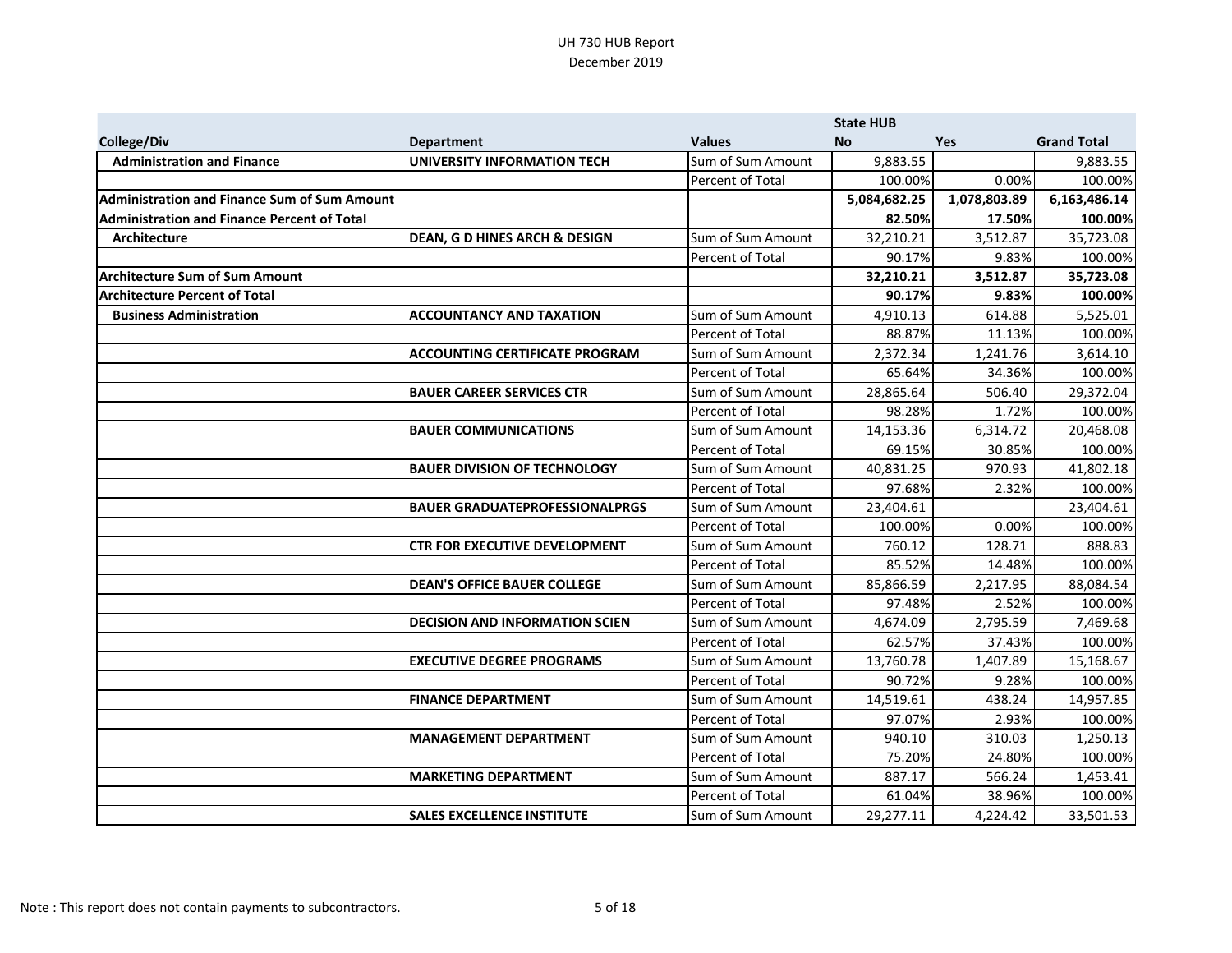|                                                  |                                           |                         | <b>State HUB</b> |            |                    |
|--------------------------------------------------|-------------------------------------------|-------------------------|------------------|------------|--------------------|
| College/Div                                      | <b>Department</b>                         | <b>Values</b>           | <b>No</b>        | <b>Yes</b> | <b>Grand Total</b> |
| <b>Business Administration</b>                   | <b>SALES EXCELLENCE INSTITUTE</b>         | Percent of Total        | 87.39%           | 12.61%     | 100.00%            |
|                                                  | <b>SMALL BUSINESS DEV CENTER</b>          | Sum of Sum Amount       | 31,693.36        | 4,554.23   | 36,247.59          |
|                                                  |                                           | <b>Percent of Total</b> | 87.44%           | 12.56%     | 100.00%            |
|                                                  | <b>UNDERGRAD BUSINESS PROG</b>            | Sum of Sum Amount       | 3,673.12         | 2,732.91   | 6,406.03           |
|                                                  |                                           | Percent of Total        | 57.34%           | 42.66%     | 100.00%            |
|                                                  | <b>WOLFF CTR FOR ENTREPRENEURSHIP</b>     | Sum of Sum Amount       | 4,748.06         | 4,430.36   | 9,178.42           |
|                                                  |                                           | Percent of Total        | 51.73%           | 48.27%     | 100.00%            |
| <b>Business Administration Sum of Sum Amount</b> |                                           |                         | 305,337.44       | 33,455.26  | 338,792.70         |
| <b>Business Administration Percent of Total</b>  |                                           |                         | 90.13%           | 9.87%      | 100.00%            |
| <b>Chancellor/President</b>                      | <b>BASEBALL</b>                           | Sum of Sum Amount       | 6,346.87         |            | 6,346.87           |
|                                                  |                                           | Percent of Total        | 100.00%          | 0.00%      | 100.00%            |
|                                                  | <b>COMPLIANCE</b>                         | Sum of Sum Amount       | 220.75           |            | 220.75             |
|                                                  |                                           | <b>Percent of Total</b> | 100.00%          | 0.00%      | 100.00%            |
|                                                  | <b>FOOTBALL</b>                           | Sum of Sum Amount       | 134,470.42       | 15,675.00  | 150,145.42         |
|                                                  |                                           | Percent of Total        | 89.56%           | 10.44%     | 100.00%            |
|                                                  | <b>INTERCOLLEGIATE ATHLETICS</b>          | Sum of Sum Amount       | 178,449.34       | 8,372.50   | 186,821.84         |
|                                                  |                                           | Percent of Total        | 95.52%           | 4.48%      | 100.00%            |
|                                                  | <b>MEN'S BASKETBALL</b>                   | Sum of Sum Amount       | 13,640.97        | 7,716.50   | 21,357.47          |
|                                                  |                                           | Percent of Total        | 63.87%           | 36.13%     | 100.00%            |
|                                                  | <b>MEN'S GOLF</b>                         | Sum of Sum Amount       | 4,178.00         |            | 4,178.00           |
|                                                  |                                           | Percent of Total        | 100.00%          | 0.00%      | 100.00%            |
|                                                  | <b>MEN'S TRACK AND FIELD</b>              | Sum of Sum Amount       | 7,939.71         | 26.44      | 7,966.15           |
|                                                  |                                           | Percent of Total        | 99.67%           | 0.33%      | 100.00%            |
|                                                  | <b>NEIGHBORHOOD &amp; STRATEGIC INITI</b> | Sum of Sum Amount       | 1,037.20         | 67.01      | 1,104.21           |
|                                                  |                                           | Percent of Total        | 93.93%           | 6.07%      | 100.00%            |
|                                                  | OFF OF PROTOCOL SPECIAL EVENTS            | Sum of Sum Amount       | 203,325.07       | 57,769.65  | 261,094.72         |
|                                                  |                                           | Percent of Total        | 77.87%           | 22.13%     | 100.00%            |
|                                                  | <b>PRESIDENT</b>                          | Sum of Sum Amount       | 7,204.06         | 9,693.02   | 16,897.08          |
|                                                  |                                           | Percent of Total        | 42.63%           | 57.37%     | 100.00%            |
|                                                  | <b>STAFF COUNCIL</b>                      | Sum of Sum Amount       | 4,817.00         | 1,159.90   | 5,976.90           |
|                                                  |                                           | <b>Percent of Total</b> | 80.59%           | 19.41%     | 100.00%            |
|                                                  | <b>UH ENERGY</b>                          | Sum of Sum Amount       | 209,226.71       | 108.16     | 209,334.87         |
|                                                  |                                           | Percent of Total        | 99.95%           | 0.05%      | 100.00%            |
|                                                  | <b>WOMEN'S BASKETBALL</b>                 | Sum of Sum Amount       | 8,001.51         | 840.00     | 8,841.51           |
|                                                  |                                           | <b>Percent of Total</b> | 90.50%           | 9.50%      | 100.00%            |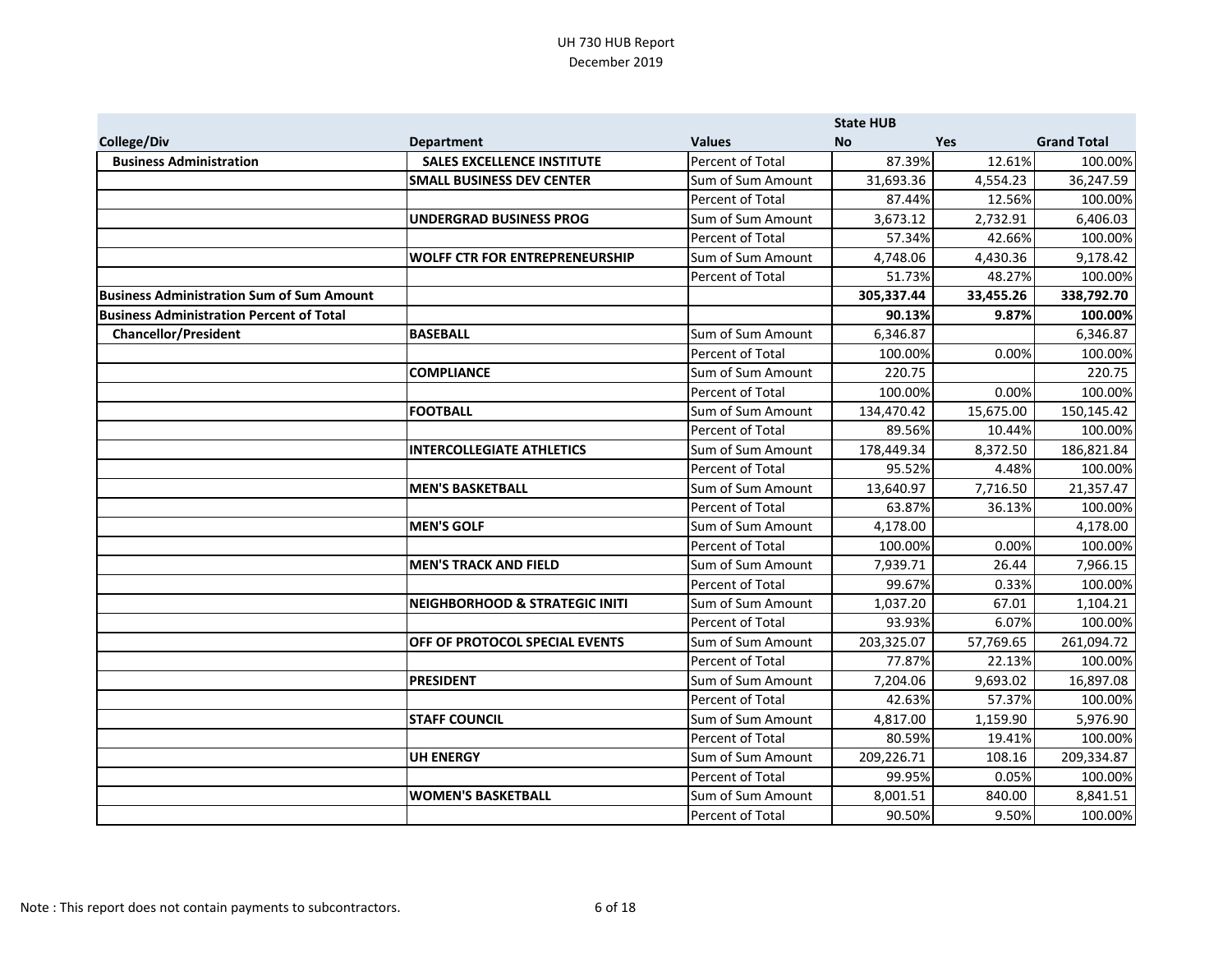|                                               |                                       |                         | <b>State HUB</b> |            |                    |
|-----------------------------------------------|---------------------------------------|-------------------------|------------------|------------|--------------------|
| College/Div                                   | <b>Department</b>                     | <b>Values</b>           | <b>No</b>        | <b>Yes</b> | <b>Grand Total</b> |
| <b>Chancellor/President</b>                   | <b>WOMEN'S SOCCER</b>                 | Sum of Sum Amount       | 2,612.72         | 720.00     | 3,332.72           |
|                                               |                                       | <b>Percent of Total</b> | 78.40%           | 21.60%     | 100.00%            |
|                                               | <b>WOMEN'S SOFTBALL</b>               | Sum of Sum Amount       | 12,009.62        | 2,565.00   | 14,574.62          |
|                                               |                                       | Percent of Total        | 82.40%           | 17.60%     | 100.00%            |
|                                               | <b>WOMEN'S SWIMMING &amp; DIVING</b>  | Sum of Sum Amount       | 725.21           | 4,432.50   | 5,157.71           |
|                                               |                                       | Percent of Total        | 14.06%           | 85.94%     | 100.00%            |
|                                               | <b>WOMEN'S TENNIS</b>                 | Sum of Sum Amount       | 550.61           |            | 550.61             |
|                                               |                                       | Percent of Total        | 100.00%          | 0.00%      | 100.00%            |
|                                               | <b>WOMEN'S VOLLEYBALL</b>             | Sum of Sum Amount       | 1,192.51         | 2,452.50   | 3,645.01           |
|                                               |                                       | Percent of Total        | 32.72%           | 67.28%     | 100.00%            |
| <b>Chancellor/President Sum of Sum Amount</b> |                                       |                         | 795,948.28       | 111,598.18 | 907,546.46         |
| <b>Chancellor/President Percent of Total</b>  |                                       |                         | 87.70%           | 12.30%     | 100.00%            |
| <b>College of Medicine</b>                    | <b>BIOMEDICAL SCIENCES</b>            | Sum of Sum Amount       |                  | 169.68     | 169.68             |
|                                               |                                       | Percent of Total        | 0.00%            | 100.00%    | 100.00%            |
|                                               | <b>OFFICE OF THE DEAN</b>             | Sum of Sum Amount       | 5,936.02         | 5,448.24   | 11,384.26          |
|                                               |                                       | Percent of Total        | 52.14%           | 47.86%     | 100.00%            |
| <b>College of Medicine Sum of Sum Amount</b>  |                                       |                         | 5,936.02         | 5,617.92   | 11,553.94          |
| <b>College of Medicine Percent of Total</b>   |                                       |                         | 51.38%           | 48.62%     | 100.00%            |
| <b>College of Nursing</b>                     | <b>DEANS OFFICE - COLLEG OF NURSI</b> | Sum of Sum Amount       | 8,482.58         | 3,712.48   | 12,195.06          |
|                                               |                                       | Percent of Total        | 69.56%           | 30.44%     | 100.00%            |
| <b>College of Nursing Sum of Sum Amount</b>   |                                       |                         | 8,482.58         | 3,712.48   | 12,195.06          |
| <b>College of Nursing Percent of Total</b>    |                                       |                         | 69.56%           | 30.44%     | 100.00%            |
| <b>College of the Arts</b>                    | <b>ART</b>                            | Sum of Sum Amount       | 31,714.75        | 51.42      | 31,766.17          |
|                                               |                                       | Percent of Total        | 99.84%           | 0.16%      | 100.00%            |
|                                               | <b>BAND</b>                           | Sum of Sum Amount       | 36,856.22        | 754.08     | 37,610.30          |
|                                               |                                       | Percent of Total        | 98.00%           | 2.00%      | 100.00%            |
|                                               | <b>BLAFFER GALLERY</b>                | Sum of Sum Amount       | 8,480.47         |            | 8,480.47           |
|                                               |                                       | Percent of Total        | 100.00%          | 0.00%      | 100.00%            |
|                                               | <b>CWMCA CENTER FOR THE ARTS</b>      | Sum of Sum Amount       | 683.66           |            | 683.66             |
|                                               |                                       | Percent of Total        | 100.00%          | 0.00%      | 100.00%            |
|                                               | DEAN OFFIC THE COLLEGE OF ARTS        | Sum of Sum Amount       | 4,909.16         | 1,108.61   | 6,017.77           |
|                                               |                                       | Percent of Total        | 81.58%           | 18.42%     | 100.00%            |
|                                               | <b>MUSIC</b>                          | Sum of Sum Amount       | 43,888.26        | 1,906.25   | 45,794.51          |
|                                               |                                       | Percent of Total        | 95.84%           | 4.16%      | 100.00%            |
|                                               | <b>THEATER</b>                        | Sum of Sum Amount       | 19,805.46        | 315.80     | 20,121.26          |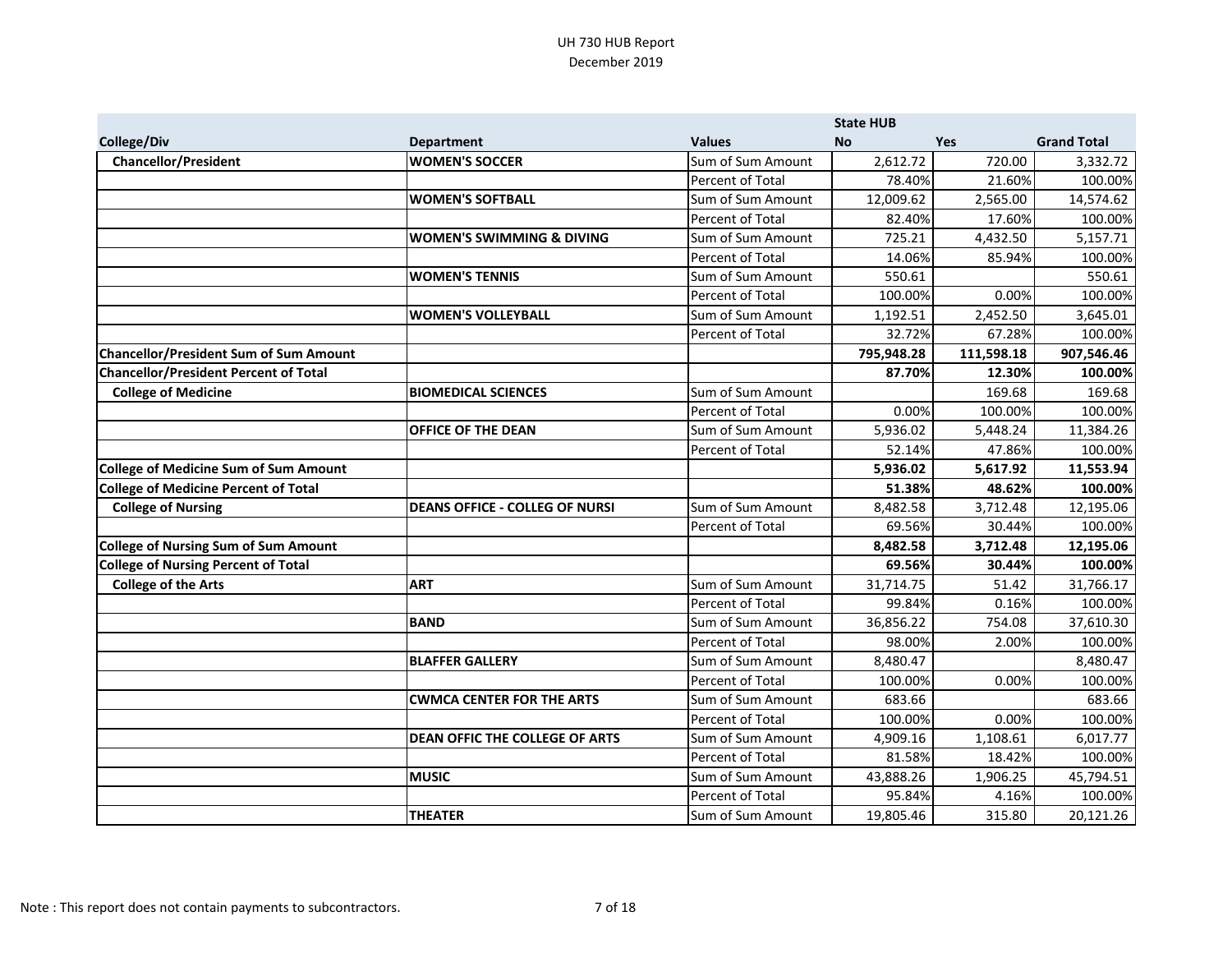|                                             |                                           |                         | <b>State HUB</b> |            |                    |
|---------------------------------------------|-------------------------------------------|-------------------------|------------------|------------|--------------------|
| <b>College/Div</b>                          | <b>Department</b>                         | <b>Values</b>           | <b>No</b>        | <b>Yes</b> | <b>Grand Total</b> |
| <b>College of the Arts</b>                  | <b>THEATER</b>                            | Percent of Total        | 98.43%           | 1.57%      | 100.00%            |
| College of the Arts Sum of Sum Amount       |                                           |                         | 146,337.98       | 4,136.16   | 150,474.14         |
| <b>College of the Arts Percent of Total</b> |                                           |                         | 97.25%           | 2.75%      | 100.00%            |
| <b>Education</b>                            | <b>ASIAN AMERICAN STUDIES</b>             | Sum of Sum Amount       | 4,147.48         |            | 4,147.48           |
|                                             |                                           | Percent of Total        | 100.00%          | 0.00%      | 100.00%            |
|                                             | CENTER FOR INFO TECG IN ED.               | Sum of Sum Amount       | 2,631.38         | 2,958.30   | 5,589.68           |
|                                             |                                           | Percent of Total        | 47.08%           | 52.92%     | 100.00%            |
|                                             | <b>CHARTER SCHOOL</b>                     | Sum of Sum Amount       | 30,308.37        | 172.55     | 30,480.92          |
|                                             |                                           | <b>Percent of Total</b> | 99.43%           | 0.57%      | 100.00%            |
|                                             | <b>CURRICULUM AND INSTRUCTION</b>         | Sum of Sum Amount       | 18,646.44        | 392.68     | 19,039.12          |
|                                             |                                           | Percent of Total        | 97.94%           | 2.06%      | 100.00%            |
|                                             | <b>DEAN, EDUCATION</b>                    | Sum of Sum Amount       | 21,871.38        | 1,884.08   | 23,755.46          |
|                                             |                                           | Percent of Total        | 92.07%           | 7.93%      | 100.00%            |
|                                             | <b>ED LEADERSHIP &amp; POLICY STUDIES</b> | Sum of Sum Amount       | 6,572.91         | 2,459.69   | 9,032.60           |
|                                             |                                           | Percent of Total        | 72.77%           | 27.23%     | 100.00%            |
|                                             | <b>EDUC EFFECTIVENESS &amp; OUTREACH</b>  | Sum of Sum Amount       | 222.05           |            | 222.05             |
|                                             |                                           | Percent of Total        | 100.00%          | 0.00%      | 100.00%            |
|                                             | PSYCH, HLTH & LEARNING SCIENCE            | Sum of Sum Amount       | 39,508.71        | 2,715.40   | 42,224.11          |
|                                             |                                           | Percent of Total        | 93.57%           | 6.43%      | 100.00%            |
| <b>Education Sum of Sum Amount</b>          |                                           |                         | 123,908.72       | 10,582.70  | 134,491.42         |
| <b>Education Percent of Total</b>           |                                           |                         | 92.13%           | 7.87%      | 100.00%            |
| <b>Engineering</b>                          | <b>BIOMEDICAL ENGINEERING</b>             | Sum of Sum Amount       | 65,096.36        | 112.43     | 65,208.79          |
|                                             |                                           | Percent of Total        | 99.83%           | 0.17%      | 100.00%            |
|                                             | <b>CHEMICAL ENGINEERING</b>               | Sum of Sum Amount       | 39,082.66        | 2,087.31   | 41,169.97          |
|                                             |                                           | Percent of Total        | 94.93%           | 5.07%      | 100.00%            |
|                                             | <b>CIVIL ENGINEERING</b>                  | Sum of Sum Amount       | 18,581.51        | 198.36     | 18,779.87          |
|                                             |                                           | Percent of Total        | 98.94%           | 1.06%      | 100.00%            |
|                                             | <b>COMPOSITE ENGR APPLICATIONS CT</b>     | Sum of Sum Amount       | 229.41           |            | 229.41             |
|                                             |                                           | Percent of Total        | 100.00%          | 0.00%      | 100.00%            |
|                                             | <b>DEAN, ENGINEERING</b>                  | Sum of Sum Amount       | 15,970.19        | 1,131.64   | 17,101.83          |
|                                             |                                           | Percent of Total        | 93.38%           | 6.62%      | 100.00%            |
|                                             | <b>ELECTRICAL ENGINEERING</b>             | Sum of Sum Amount       | 110,123.76       | 699.23     | 110,822.99         |
|                                             |                                           | Percent of Total        | 99.37%           | 0.63%      | 100.00%            |
|                                             | <b>ENGr UNDERGRADUATE PROGRAMS</b>        | Sum of Sum Amount       | 1,114.07         | 1,015.87   | 2,129.94           |
|                                             |                                           | Percent of Total        | 52.31%           | 47.69%     | 100.00%            |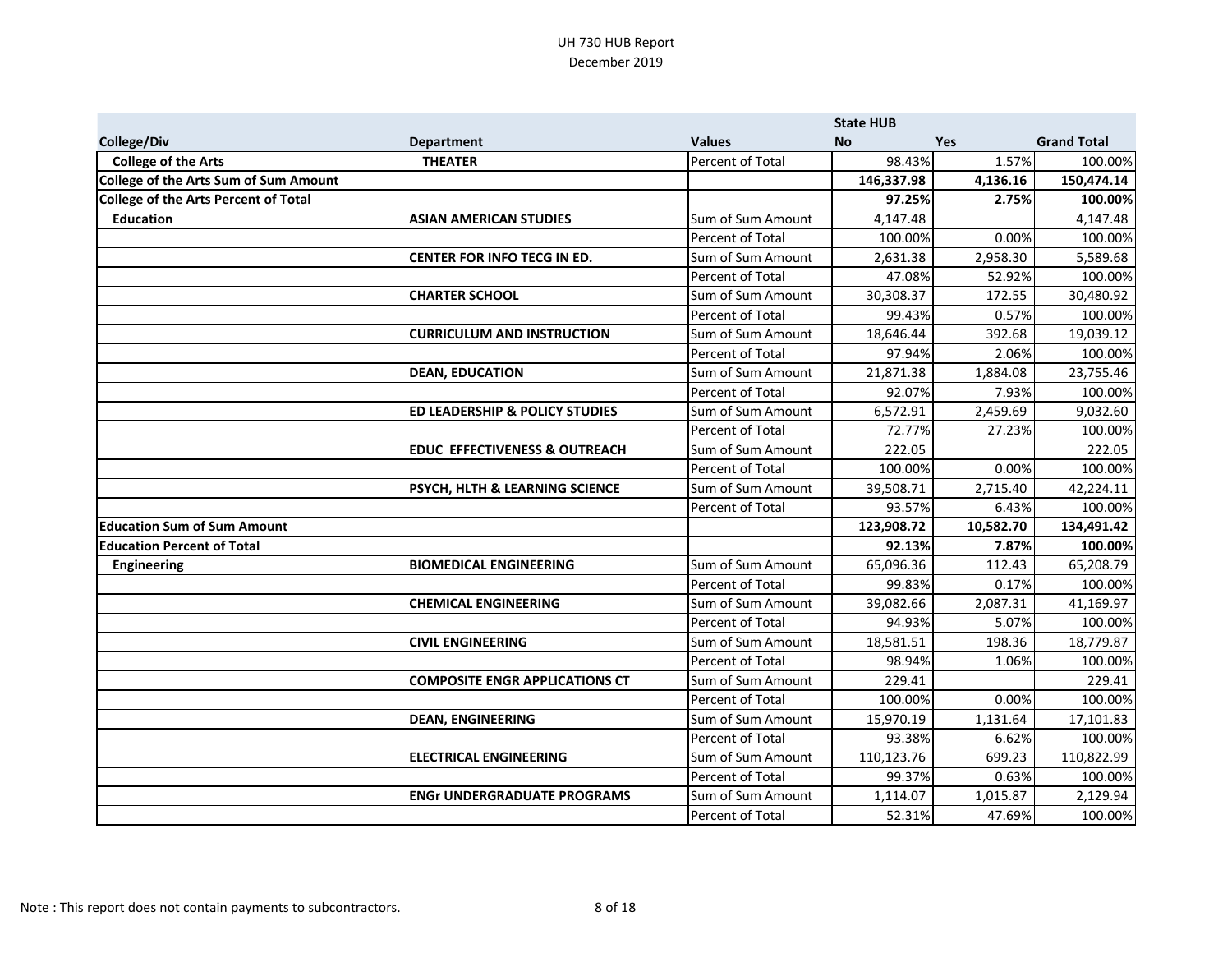|                                                          |                                           |                         | <b>State HUB</b> |            |                    |
|----------------------------------------------------------|-------------------------------------------|-------------------------|------------------|------------|--------------------|
| College/Div                                              | <b>Department</b>                         | <b>Values</b>           | <b>No</b>        | <b>Yes</b> | <b>Grand Total</b> |
| <b>Engineering</b>                                       | <b>INDUSTRIAL ENGINEERING</b>             | Sum of Sum Amount       | 168.48           | 8,111.25   | 8,279.73           |
|                                                          |                                           | <b>Percent of Total</b> | 2.03%            | 97.97%     | 100.00%            |
|                                                          | <b>INTEGRATED BIO &amp; NANO SYSTEM</b>   | Sum of Sum Amount       | 3,281.89         |            | 3,281.89           |
|                                                          |                                           | Percent of Total        | 100.00%          | 0.00%      | 100.00%            |
|                                                          | <b>MECHANICAL ENGINEERING</b>             | Sum of Sum Amount       | 16,705.99        | 913.30     | 17,619.29          |
|                                                          |                                           | Percent of Total        | 94.82%           | 5.18%      | 100.00%            |
|                                                          | <b>NAT'L AIRBORNE LASER MAP</b>           | Sum of Sum Amount       | 2,133.81         | 86.98      | 2,220.79           |
|                                                          |                                           | Percent of Total        | 96.08%           | 3.92%      | 100.00%            |
|                                                          | PETROLEUM ENGINEERING                     | Sum of Sum Amount       | 7,667.88         | 795.99     | 8,463.87           |
|                                                          |                                           | <b>Percent of Total</b> | 90.60%           | 9.40%      | 100.00%            |
| <b>Engineering Sum of Sum Amount</b>                     |                                           |                         | 280,156.01       | 15,152.36  | 295,308.37         |
| <b>Engineering Percent of Total</b>                      |                                           |                         | 94.87%           | 5.13%      | 100.00%            |
| <b>Graduate College of Social Work</b>                   | <b>ADMISSIONS</b>                         | Sum of Sum Amount       | 814.02           |            | 814.02             |
|                                                          |                                           | Percent of Total        | 100.00%          | 0.00%      | 100.00%            |
|                                                          | ALUMNI, CAREER & DEVELOPMENT              | Sum of Sum Amount       | 58.04            |            | 58.04              |
|                                                          |                                           | Percent of Total        | 100.00%          | 0.00%      | 100.00%            |
|                                                          | <b>CHILD &amp; FAMILY CENTER</b>          | Sum of Sum Amount       | 114.38           | 405.70     | 520.08             |
|                                                          |                                           | Percent of Total        | 21.99%           | 78.01%     | 100.00%            |
|                                                          | <b>CTR DRUG &amp; SOCIAL POLICY RESRC</b> | Sum of Sum Amount       | 7,548.50         | 912.66     | 8,461.16           |
|                                                          |                                           | Percent of Total        | 89.21%           | 10.79%     | 100.00%            |
|                                                          | <b>DEAN, SOCIAL WORK</b>                  | Sum of Sum Amount       | 14,859.37        | 1,135.71   | 15,995.08          |
|                                                          |                                           | Percent of Total        | 92.90%           | 7.10%      | 100.00%            |
|                                                          | <b>GCSW-INFORMATION TECHNOLOGY</b>        | Sum of Sum Amount       | 5,495.82         |            | 5,495.82           |
|                                                          |                                           | Percent of Total        | 100.00%          | 0.00%      | 100.00%            |
|                                                          | <b>GSSW STUDENT SERVICES</b>              | Sum of Sum Amount       | 75.60            |            | 75.60              |
|                                                          |                                           | Percent of Total        | 100.00%          | 0.00%      | 100.00%            |
|                                                          | <b>GULEN INSTITUTE</b>                    | Sum of Sum Amount       | 98.76            |            | 98.76              |
|                                                          |                                           | Percent of Total        | 100.00%          | 0.00%      | 100.00%            |
|                                                          | LATINA MATERNAL & FAMILY HLTH             | Sum of Sum Amount       | 1,000.00         | 115.85     | 1,115.85           |
|                                                          |                                           | Percent of Total        | 89.62%           | 10.38%     | 100.00%            |
|                                                          | <b>MENTAL HEALTH - RITES</b>              | Sum of Sum Amount       |                  | 115.85     | 115.85             |
|                                                          |                                           | Percent of Total        | 0.00%            | 100.00%    | 100.00%            |
| <b>Graduate College of Social Work Sum of Sum Amount</b> |                                           |                         | 30,064.49        | 2,685.77   | 32,750.26          |
| <b>Graduate College of Social Work Percent of Total</b>  |                                           |                         | 91.80%           | 8.20%      | 100.00%            |
| <b>Honors College</b>                                    | <b>DEAN, HONORS COLLEGE</b>               | Sum of Sum Amount       | 12,413.90        | 2,538.04   | 14,951.94          |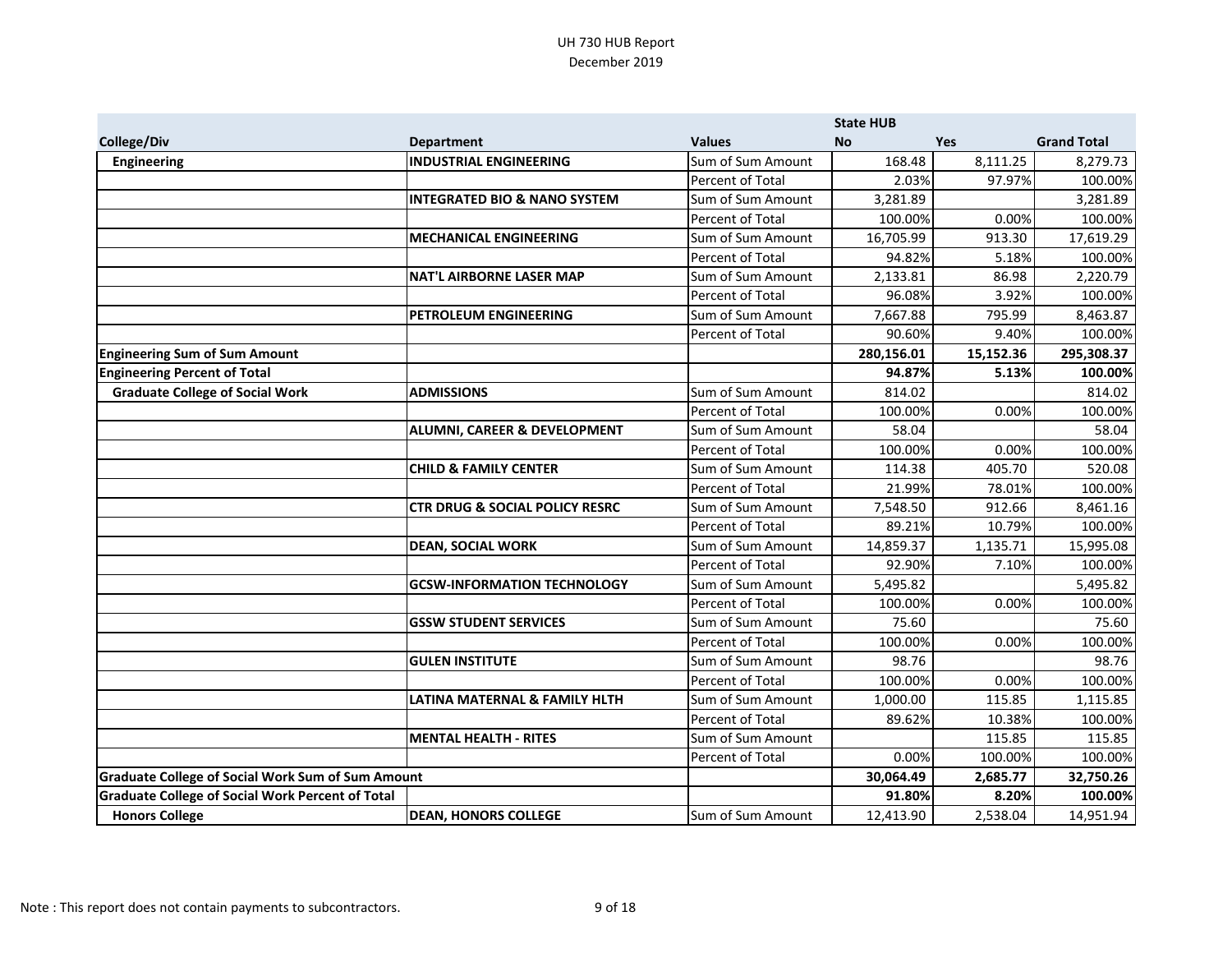|                                                   |                                           |                   | <b>State HUB</b> |            |                    |
|---------------------------------------------------|-------------------------------------------|-------------------|------------------|------------|--------------------|
| College/Div                                       | <b>Department</b>                         | <b>Values</b>     | <b>No</b>        | <b>Yes</b> | <b>Grand Total</b> |
| <b>Honors College</b>                             | <b>DEAN, HONORS COLLEGE</b>               | Percent of Total  | 83.03%           | 16.97%     | 100.00%            |
| <b>Honors College Sum of Sum Amount</b>           |                                           |                   | 12,413.90        | 2,538.04   | 14,951.94          |
| <b>Honors College Percent of Total</b>            |                                           |                   | 83.03%           | 16.97%     | 100.00%            |
| <b>Hotel and Restaurant Management</b>            | <b>DEAN, HOTEL &amp; RESTAURANT MANAG</b> | Sum of Sum Amount | 9,420.73         |            | 9,420.73           |
|                                                   |                                           | Percent of Total  | 100.00%          | 0.00%      | 100.00%            |
|                                                   | <b>HOTEL AND RESTAURANT MANAGEMEN</b>     | Sum of Sum Amount | 113,298.61       | 4,268.47   | 117,567.08         |
|                                                   |                                           | Percent of Total  | 96.37%           | 3.63%      | 100.00%            |
| Hotel and Restaurant Management Sum of Sum Amount |                                           |                   | 122,719.34       | 4,268.47   | 126,987.81         |
| Hotel and Restaurant Management Percent of Total  |                                           |                   | 96.64%           | 3.36%      | 100.00%            |
| <b>Law Center</b>                                 | <b>ALUMNI RELATIONS, LAW</b>              | Sum of Sum Amount | 839.96           | 4,360.74   | 5,200.70           |
|                                                   |                                           | Percent of Total  | 16.15%           | 83.85%     | 100.00%            |
|                                                   | <b>ASSOCIATE DEAN, LAW</b>                | Sum of Sum Amount | 9.94             |            | 9.94               |
|                                                   |                                           | Percent of Total  | 100.00%          | 0.00%      | 100.00%            |
|                                                   | <b>BLAKELEY INSTITUTE</b>                 | Sum of Sum Amount | 4,123.05         | 38.16      | 4,161.21           |
|                                                   |                                           | Percent of Total  | 99.08%           | 0.92%      | 100.00%            |
|                                                   | <b>BUSINESS SERVICES, LAW</b>             | Sum of Sum Amount | 23,163.01        | 1,499.10   | 24,662.11          |
|                                                   |                                           | Percent of Total  | 93.92%           | 6.08%      | 100.00%            |
|                                                   | <b>CAREER SERVICES, LAW</b>               | Sum of Sum Amount | 1,852.41         | 936.35     | 2,788.76           |
|                                                   |                                           | Percent of Total  | 66.42%           | 33.58%     | 100.00%            |
|                                                   | <b>CENTER PROGRAMS, LAW</b>               | Sum of Sum Amount | 9.79             | 20.86      | 30.65              |
|                                                   |                                           | Percent of Total  | 31.94%           | 68.06%     | 100.00%            |
|                                                   | <b>DEAN, LAW</b>                          | Sum of Sum Amount | 1,800.00         | 2,943.10   | 4,743.10           |
|                                                   |                                           | Percent of Total  | 37.95%           | 62.05%     | 100.00%            |
|                                                   | <b>FACILITIES, LAW</b>                    | Sum of Sum Amount | 6,457.67         | 2,526.25   | 8,983.92           |
|                                                   |                                           | Percent of Total  | 71.88%           | 28.12%     | 100.00%            |
|                                                   | <b>FACULTY SUPPORT LAW</b>                | Sum of Sum Amount | 9,313.78         | 1,746.46   | 11,060.24          |
|                                                   |                                           | Percent of Total  | 84.21%           | 15.79%     | 100.00%            |
|                                                   | <b>HEALTH LAW &amp; POLICY INSTITUTE</b>  | Sum of Sum Amount | 318.81           | 66.08      | 384.89             |
|                                                   |                                           | Percent of Total  | 82.83%           | 17.17%     | 100.00%            |
|                                                   | <b>IHELG</b>                              | Sum of Sum Amount | 158.00           |            | 158.00             |
|                                                   |                                           | Percent of Total  | 100.00%          | 0.00%      | 100.00%            |
|                                                   | <b>INNOCENCE PROGRAM</b>                  | Sum of Sum Amount | 20.52            |            | 20.52              |
|                                                   |                                           | Percent of Total  | 100.00%          | 0.00%      | 100.00%            |
|                                                   | <b>LAW LIBRARY</b>                        | Sum of Sum Amount | 118,436.42       | 2,967.75   | 121,404.17         |
|                                                   |                                           | Percent of Total  | 97.56%           | 2.44%      | 100.00%            |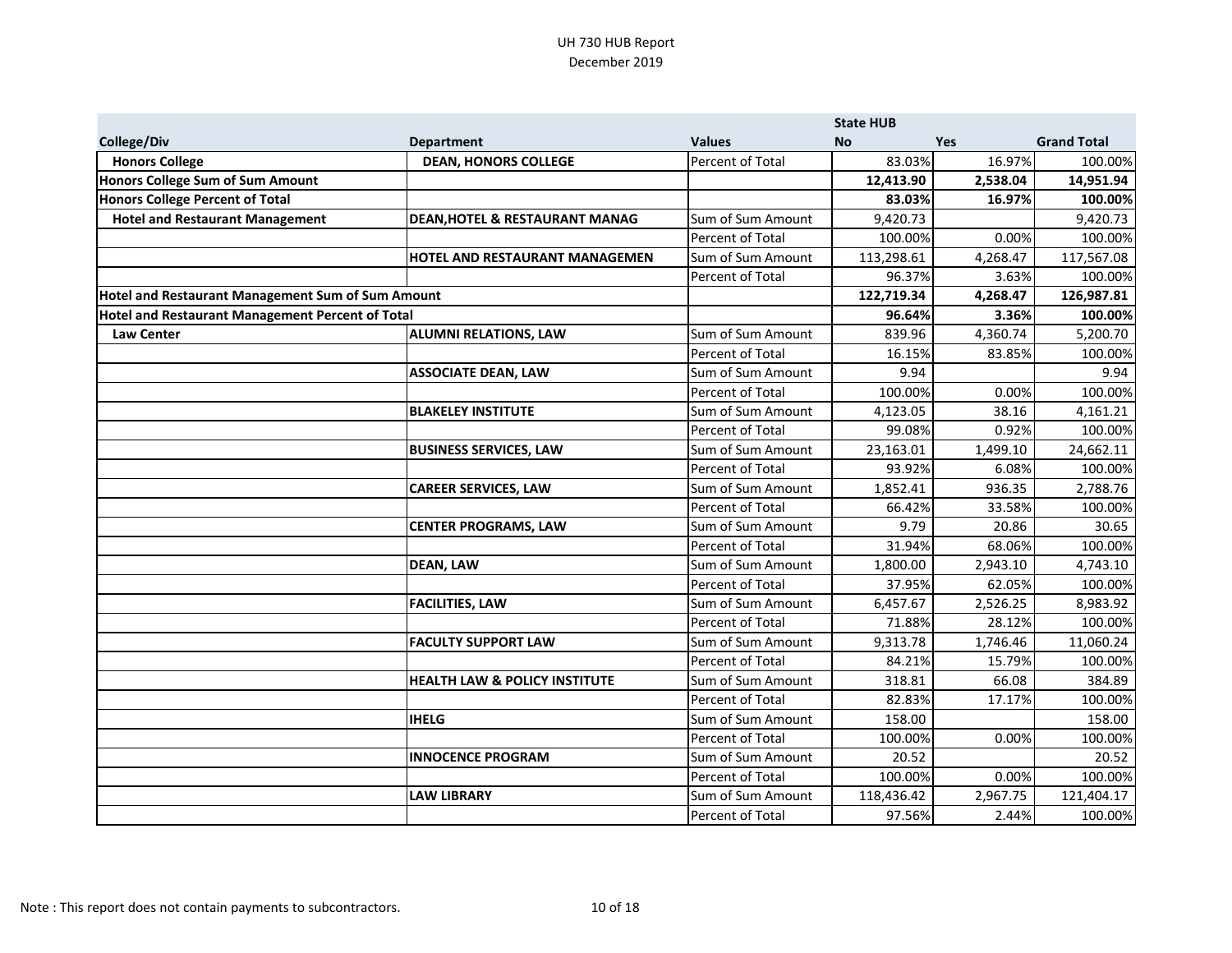|                                         |                                         |                   | <b>State HUB</b> |            |                    |
|-----------------------------------------|-----------------------------------------|-------------------|------------------|------------|--------------------|
| <b>College/Div</b>                      | <b>Department</b>                       | <b>Values</b>     | <b>No</b>        | <b>Yes</b> | <b>Grand Total</b> |
| <b>Law Center</b>                       | <b>LEGAL AID CLINIC, LAW</b>            | Sum of Sum Amount | 1,090.22         | 168.40     | 1,258.62           |
|                                         |                                         | Percent of Total  | 86.62%           | 13.38%     | 100.00%            |
|                                         | PUBLIC RELS & MARKETING, LAW            | Sum of Sum Amount | 1,455.20         | 0.00       | 1,455.20           |
|                                         |                                         | Percent of Total  | 100.00%          | 0.00%      | 100.00%            |
|                                         | <b>STUDENT ORGANIZATION, LAW</b>        | Sum of Sum Amount | 2,033.77         |            | 2,033.77           |
|                                         |                                         | Percent of Total  | 100.00%          | 0.00%      | 100.00%            |
|                                         | <b>STUDENT SERVICES, LAW</b>            | Sum of Sum Amount | 3,347.91         | 2,887.44   | 6,235.35           |
|                                         |                                         | Percent of Total  | 53.69%           | 46.31%     | 100.00%            |
| <b>Law Center Sum of Sum Amount</b>     |                                         |                   | 174,430.46       | 20,160.69  | 194,591.15         |
| <b>Law Center Percent of Total</b>      |                                         |                   | 89.64%           | 10.36%     | 100.00%            |
| <b>Liberal Arts and Social Sciences</b> | <b>AEROSPACE STUDIES</b>                | Sum of Sum Amount | 386.00           | (36.18)    | 349.82             |
|                                         |                                         | Percent of Total  | 110.34%          | $-10.34%$  | 100.00%            |
|                                         | <b>AFRICAN-AMERICAN STUDIES</b>         | Sum of Sum Amount | 240.64           | 100.84     | 341.48             |
|                                         |                                         | Percent of Total  | 70.47%           | 29.53%     | 100.00%            |
|                                         | <b>ARTE PUBLICO</b>                     | Sum of Sum Amount | 55.011.46        | 63.42      | 55,074.88          |
|                                         |                                         | Percent of Total  | 99.88%           | 0.12%      | 100.00%            |
|                                         | <b>CENTER FOR PUBLIC HISTORY</b>        | Sum of Sum Amount | 4,566.33         | 600.00     | 5,166.33           |
|                                         |                                         | Percent of Total  | 88.39%           | 11.61%     | 100.00%            |
|                                         | <b>COMMUNICATION</b>                    | Sum of Sum Amount | 5,330.60         | 450.94     | 5,781.54           |
|                                         |                                         | Percent of Total  | 92.20%           | 7.80%      | 100.00%            |
|                                         | <b>COMMUNICATIONS DISORDERS</b>         | Sum of Sum Amount | 22,295.84        | 707.49     | 23,003.33          |
|                                         |                                         | Percent of Total  | 96.92%           | 3.08%      | 100.00%            |
|                                         | <b>COMPARATIVE CULTURAL STUDIES</b>     | Sum of Sum Amount | 152.46           | 854.96     | 1,007.42           |
|                                         |                                         | Percent of Total  | 15.13%           | 84.87%     | 100.00%            |
|                                         | <b>DEAN, LIBERAL ARTS &amp; SOC SCI</b> | Sum of Sum Amount | 9,011.69         | 3,924.71   | 12,936.40          |
|                                         |                                         | Percent of Total  | 69.66%           | 30.34%     | 100.00%            |
|                                         | <b>ECONOMICS</b>                        | Sum of Sum Amount | 1,302.61         | 1,392.38   | 2,694.99           |
|                                         |                                         | Percent of Total  | 48.33%           | 51.67%     | 100.00%            |
|                                         | <b>ENGLISH</b>                          | Sum of Sum Amount | 10,296.74        | 7,773.68   | 18,070.42          |
|                                         |                                         | Percent of Total  | 56.98%           | 43.02%     | 100.00%            |
|                                         | <b>HEALTH AND HUMAN PERFORMANCE</b>     | Sum of Sum Amount | 171,615.17       | 592.45     | 172,207.62         |
|                                         |                                         | Percent of Total  | 99.66%           | 0.34%      | 100.00%            |
|                                         | <b>HISPANIC STUDIES</b>                 | Sum of Sum Amount | 4,906.09         | 405.53     | 5,311.62           |
|                                         |                                         | Percent of Total  | 92.37%           | 7.63%      | 100.00%            |
|                                         | <b>HISTORY</b>                          | Sum of Sum Amount | 4,825.05         | 182.66     | 5,007.71           |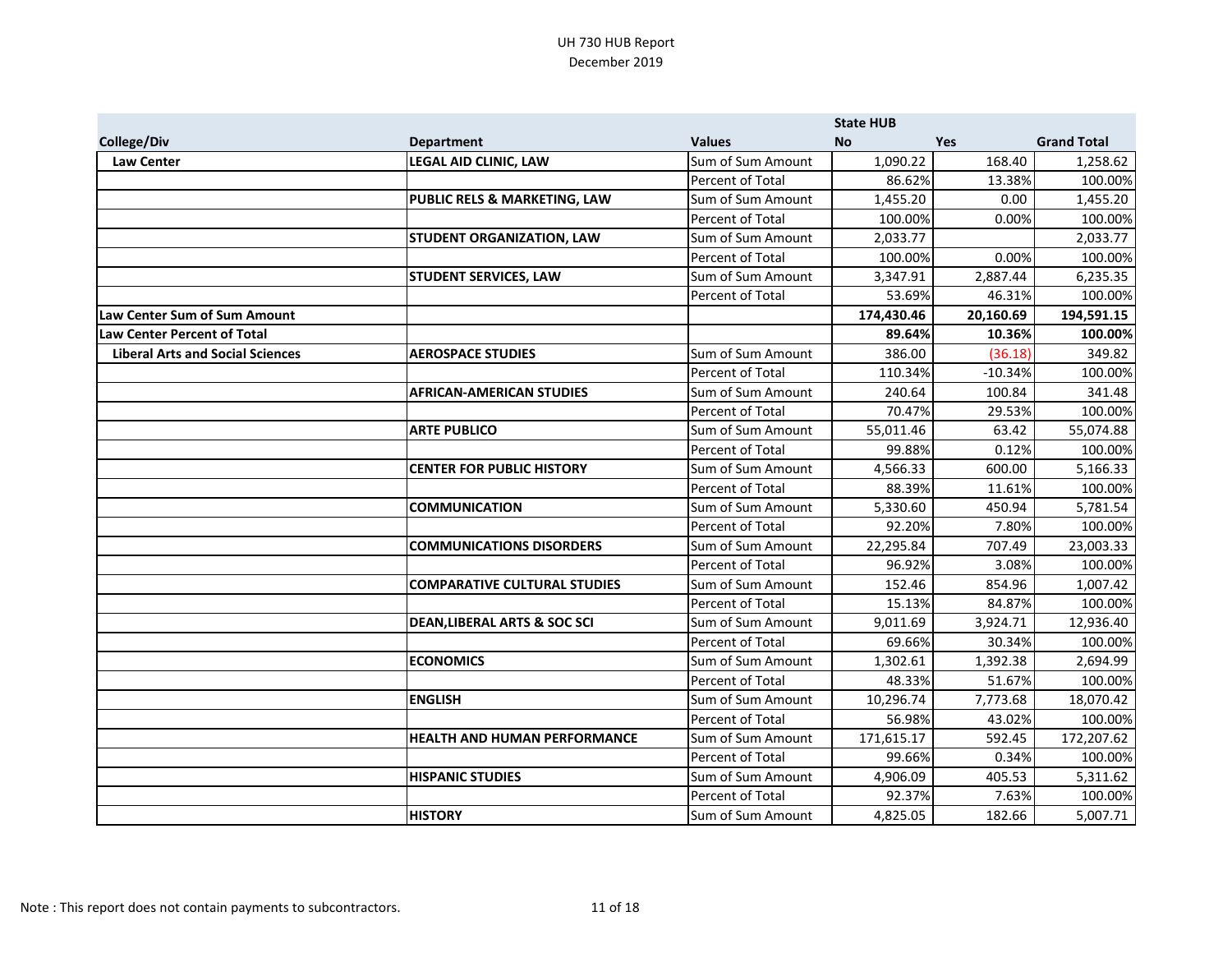|                                                           |                                          |                   | <b>State HUB</b> |            |                    |
|-----------------------------------------------------------|------------------------------------------|-------------------|------------------|------------|--------------------|
| College/Div                                               | <b>Department</b>                        | <b>Values</b>     | <b>No</b>        | <b>Yes</b> | <b>Grand Total</b> |
| <b>Liberal Arts and Social Sciences</b>                   | <b>HISTORY</b>                           | Percent of Total  | 96.35%           | 3.65%      | 100.00%            |
|                                                           | <b>MEXICAN-AMERICAN STUDIES</b>          | Sum of Sum Amount | 4,030.76         | 1,044.21   | 5,074.97           |
|                                                           |                                          | Percent of Total  | 79.42%           | 20.58%     | 100.00%            |
|                                                           | <b>MILITARY SCIENCE</b>                  | Sum of Sum Amount | 1,496.57         |            | 1,496.57           |
|                                                           |                                          | Percent of Total  | 100.00%          | 0.00%      | 100.00%            |
|                                                           | <b>MODERN AND CLASSICAL LANGUAGES</b>    | Sum of Sum Amount | 3,668.34         | 451.34     | 4,119.68           |
|                                                           |                                          | Percent of Total  | 89.04%           | 10.96%     | 100.00%            |
|                                                           | <b>PHILOSOPHY</b>                        | Sum of Sum Amount |                  | 209.50     | 209.50             |
|                                                           |                                          | Percent of Total  | 0.00%            | 100.00%    | 100.00%            |
|                                                           | <b>POLITICAL SCIENCE</b>                 | Sum of Sum Amount | 3,144.32         | 1,255.83   | 4,400.15           |
|                                                           |                                          | Percent of Total  | 71.46%           | 28.54%     | 100.00%            |
|                                                           | <b>PSYCHOLOGY</b>                        | Sum of Sum Amount | 32,077.34        | 1,187.25   | 33,264.59          |
|                                                           |                                          | Percent of Total  | 96.43%           | 3.57%      | 100.00%            |
|                                                           | <b>SOCIOLOGY</b>                         | Sum of Sum Amount | 1,910.93         |            | 1,910.93           |
|                                                           |                                          | Percent of Total  | 100.00%          | 0.00%      | 100.00%            |
|                                                           | <b>WOMEN'S STUDIES PROGRAM</b>           | Sum of Sum Amount | 3,247.87         | 399.96     | 3,647.83           |
|                                                           |                                          | Percent of Total  | 89.04%           | 10.96%     | 100.00%            |
| <b>Liberal Arts and Social Sciences Sum of Sum Amount</b> |                                          |                   | 339,516.81       | 21,560.97  | 361,077.78         |
| <b>Liberal Arts and Social Sciences Percent of Total</b>  |                                          |                   | 94.03%           | 5.97%      | 100.00%            |
| Library                                                   | <b>UNIVERSITY LIBRARIES</b>              | Sum of Sum Amount | 3,537,519.52     | 16,123.46  | 3,553,642.98       |
|                                                           |                                          | Percent of Total  | 99.55%           | 0.45%      | 100.00%            |
| <b>Library Sum of Sum Amount</b>                          |                                          |                   | 3,537,519.52     | 16,123.46  | 3,553,642.98       |
| <b>Library Percent of Total</b>                           |                                          |                   | 99.55%           | 0.45%      | 100.00%            |
| <b>Natural Science and Mathematics</b>                    | <b>BIOLOGY &amp; BIOCHEMISTRY</b>        | Sum of Sum Amount | 122.328.94       | 29,326.39  | 151,655.33         |
|                                                           |                                          | Percent of Total  | 80.66%           | 19.34%     | 100.00%            |
|                                                           | <b>CHEMISTRY</b>                         | Sum of Sum Amount | 187,297.51       | 15,559.57  | 202,857.08         |
|                                                           |                                          | Percent of Total  | 92.33%           | 7.67%      | 100.00%            |
|                                                           | <b>COMPUTER SCIENCE</b>                  | Sum of Sum Amount | 10,335.88        | 2,322.66   | 12,658.54          |
|                                                           |                                          | Percent of Total  | 81.65%           | 18.35%     | 100.00%            |
|                                                           | <b>CTR FOR NUCLEAR REC&amp;CELL SIGN</b> | Sum of Sum Amount | 47,726.51        | 581.39     | 48,307.90          |
|                                                           |                                          | Percent of Total  | 98.80%           | 1.20%      | 100.00%            |
|                                                           | <b>DEAN, NATURAL SCIENCE &amp; MATHE</b> | Sum of Sum Amount | 80,727.06        | 12,887.60  | 93,614.66          |
|                                                           |                                          | Percent of Total  | 86.23%           | 13.77%     | 100.00%            |
|                                                           | <b>EARTH &amp; ATMOSPHERIC SCIENCES</b>  | Sum of Sum Amount | 47,947.35        | 2,840.57   | 50,787.92          |
|                                                           |                                          | Percent of Total  | 94.41%           | 5.59%      | 100.00%            |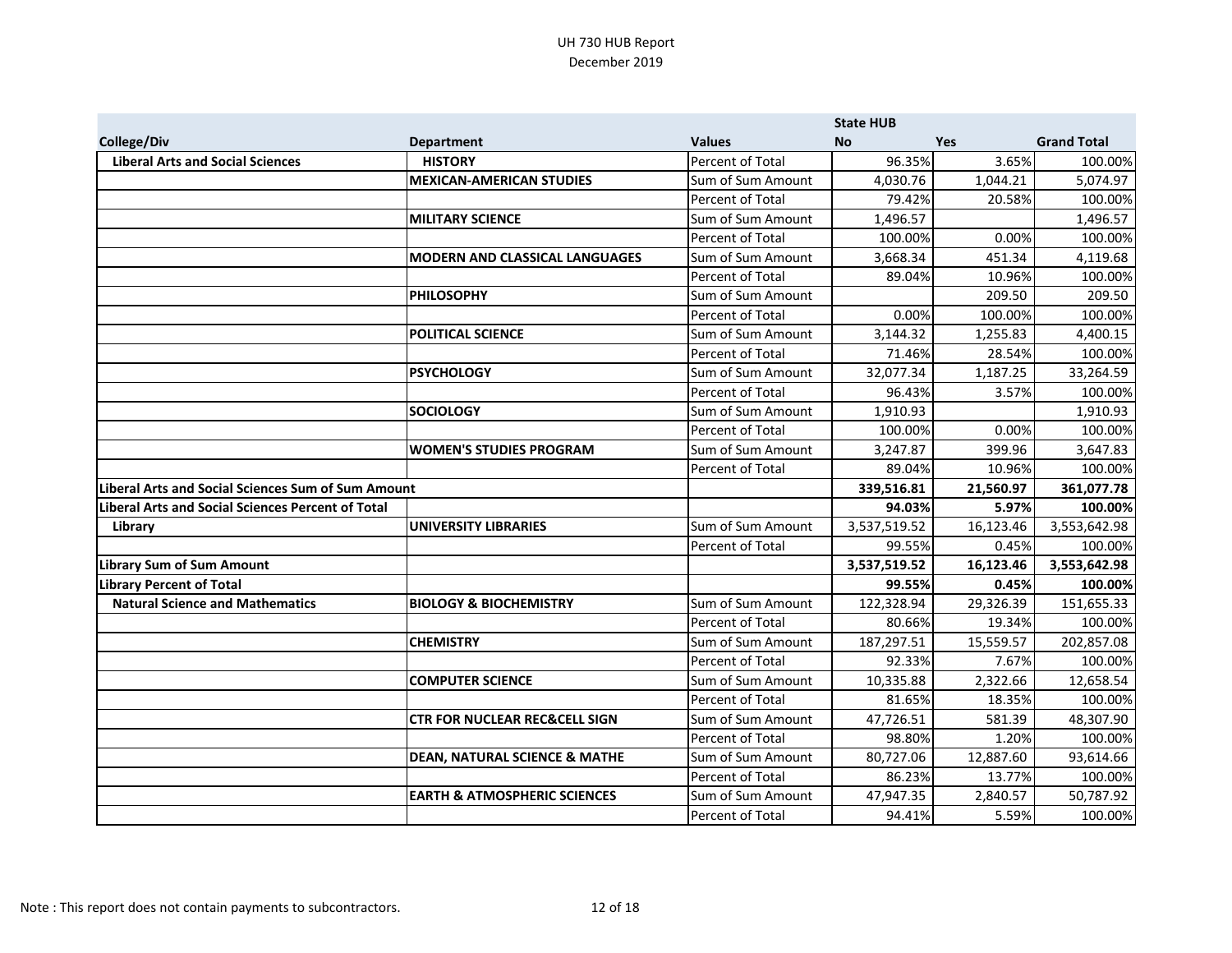|                                                          |                                       |                   | <b>State HUB</b> |            |                    |
|----------------------------------------------------------|---------------------------------------|-------------------|------------------|------------|--------------------|
| <b>College/Div</b>                                       | <b>Department</b>                     | <b>Values</b>     | <b>No</b>        | <b>Yes</b> | <b>Grand Total</b> |
| <b>Natural Science and Mathematics</b>                   | <b>HOUSTON COASTAL CENTER</b>         | Sum of Sum Amount | 132.67           |            | 132.67             |
|                                                          |                                       | Percent of Total  | 100.00%          | 0.00%      | 100.00%            |
|                                                          | <b>INSTITUTE FOR CLIMATE/ATMO SCI</b> | Sum of Sum Amount | 1,176.52         |            | 1,176.52           |
|                                                          |                                       | Percent of Total  | 100.00%          | 0.00%      | 100.00%            |
|                                                          | <b>MATHEMATICS</b>                    | Sum of Sum Amount | 15,910.06        | 2,854.90   | 18,764.96          |
|                                                          |                                       | Percent of Total  | 84.79%           | 15.21%     | 100.00%            |
|                                                          | <b>PHYSICS</b>                        | Sum of Sum Amount | 62,594.13        | 6,812.85   | 69,406.98          |
|                                                          |                                       | Percent of Total  | 90.18%           | 9.82%      | 100.00%            |
| <b>Natural Science and Mathematics Sum of Sum Amount</b> |                                       |                   | 576,176.63       | 73,185.93  | 649,362.56         |
| <b>Natural Science and Mathematics Percent of Total</b>  |                                       |                   | 88.73%           | 11.27%     | 100.00%            |
| Optometry                                                | <b>DEAN, OPTOMETRY</b>                | Sum of Sum Amount | 92,868.49        | 604.50     | 93,472.99          |
|                                                          |                                       | Percent of Total  | 99.35%           | 0.65%      | 100.00%            |
|                                                          | <b>OPT VISION SCIENCES</b>            | Sum of Sum Amount | 50,424.39        | 40.67      | 50,465.06          |
|                                                          |                                       | Percent of Total  | 99.92%           | 0.08%      | 100.00%            |
|                                                          | <b>OPTOMETRY CLINIC</b>               | Sum of Sum Amount | 286,888.03       | 8,745.56   | 295,633.59         |
|                                                          |                                       | Percent of Total  | 97.04%           | 2.96%      | 100.00%            |
| <b>Optometry Sum of Sum Amount</b>                       |                                       |                   | 430,180.91       | 9,390.73   | 439,571.64         |
| <b>Optometry Percent of Total</b>                        |                                       |                   | 97.86%           | 2.14%      | 100.00%            |
| Pharmacy                                                 | <b>DEAN, PHARMACY</b>                 | Sum of Sum Amount | 60,833.10        | 22,310.07  | 83,143.17          |
|                                                          |                                       | Percent of Total  | 73.17%           | 26.83%     | 100.00%            |
|                                                          | <b>EXPERIENTIAL PROGRAMS</b>          | Sum of Sum Amount | 3,634.42         | 1,162.50   | 4,796.92           |
|                                                          |                                       | Percent of Total  | 75.77%           | 24.23%     | 100.00%            |
|                                                          | <b>INSTITUTE FOR DRUG EDUCATION</b>   | Sum of Sum Amount | 1,481.59         |            | 1,481.59           |
|                                                          |                                       | Percent of Total  | 100.00%          | 0.00%      | 100.00%            |
|                                                          | PHAR HEALTH OUTCOMES & POLICY         | Sum of Sum Amount | 7,774.99         | 3,791.22   | 11,566.21          |
|                                                          |                                       | Percent of Total  | 67.22%           | 32.78%     | 100.00%            |
|                                                          | PHARM PRAC & TRANS RESEARCH           | Sum of Sum Amount | 21,379.86        | 6,376.07   | 27,755.93          |
|                                                          |                                       | Percent of Total  | 77.03%           | 22.97%     | 100.00%            |
|                                                          | PHARMACOLOGICAL & PHARMACEUTIC        | Sum of Sum Amount | 78,740.37        | 6,528.92   | 85,269.29          |
|                                                          |                                       | Percent of Total  | 92.34%           | 7.66%      | 100.00%            |
|                                                          | <b>STUDENT SERVICES PHARMACY</b>      | Sum of Sum Amount | 38.91            | 1,629.34   | 1,668.25           |
|                                                          |                                       | Percent of Total  | 2.33%            | 97.67%     | 100.00%            |
| <b>Pharmacy Sum of Sum Amount</b>                        |                                       |                   | 173,883.24       | 41,798.12  | 215,681.36         |
| <b>Pharmacy Percent of Total</b>                         |                                       |                   | 80.62%           | 19.38%     | 100.00%            |
| Research                                                 | <b>AMI: ADV MANUFACTURING INSTITU</b> | Sum of Sum Amount | 8,193.49         |            | 8,193.49           |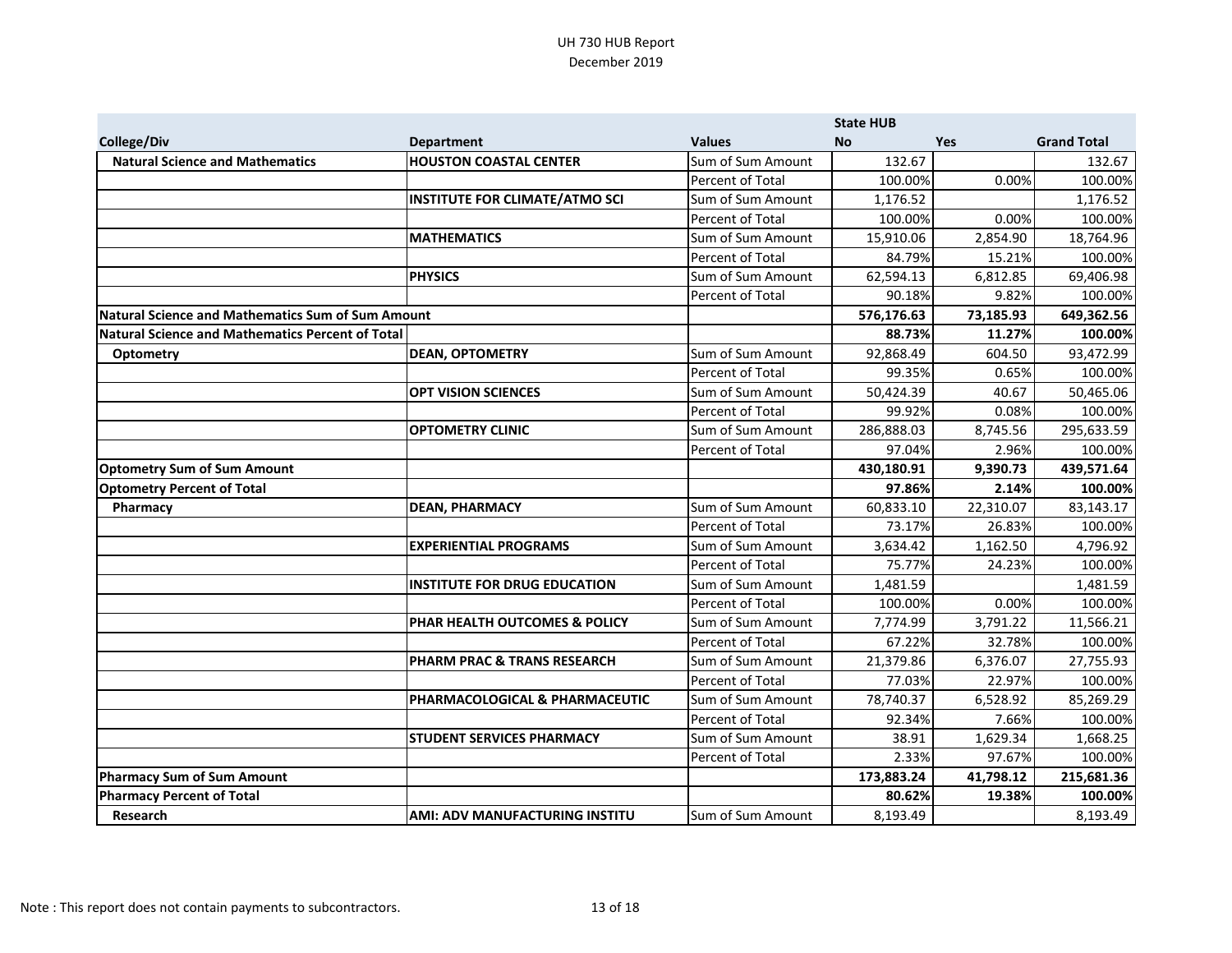|                    |                                           |                   | <b>State HUB</b> |            |                    |
|--------------------|-------------------------------------------|-------------------|------------------|------------|--------------------|
| <b>College/Div</b> | <b>Department</b>                         | <b>Values</b>     | <b>No</b>        | <b>Yes</b> | <b>Grand Total</b> |
| Research           | AMI: ADV MANUFACTURING INSTITU            | Percent of Total  | 100.00%          | 0.00%      | 100.00%            |
|                    | <b>ANIMAL CARE OPERATIONS</b>             | Sum of Sum Amount | 42,264.74        | 5,274.91   | 47,539.65          |
|                    |                                           | Percent of Total  | 88.90%           | 11.10%     | 100.00%            |
|                    | <b>BUSINESS OPERATIONS</b>                | Sum of Sum Amount | 1,467.50         | 270.42     | 1,737.92           |
|                    |                                           | Percent of Total  | 84.44%           | 15.56%     | 100.00%            |
|                    | <b>CENTER FOR INNOVA/PARTNERSHIPS</b>     | Sum of Sum Amount | 164.30           | 1,270.63   | 1,434.93           |
|                    |                                           | Percent of Total  | 11.45%           | 88.55%     | 100.00%            |
|                    | <b>CTR FOR ADV COMPUTI &amp; DATA SYS</b> | Sum of Sum Amount | 5,002.79         |            | 5,002.79           |
|                    |                                           | Percent of Total  | 100.00%          | 0.00%      | 100.00%            |
|                    | DATA ASSESSMENT & IT DOR                  | Sum of Sum Amount | 7,084.72         |            | 7,084.72           |
|                    |                                           | Percent of Total  | 100.00%          | 0.00%      | 100.00%            |
|                    | <b>DATA SCIENCE INSTITUTE</b>             | Sum of Sum Amount | 3,207.23         | 1,244.86   | 4,452.09           |
|                    |                                           | Percent of Total  | 72.04%           | 27.96%     | 100.00%            |
|                    | <b>DOR COMMUNICATIONS</b>                 | Sum of Sum Amount |                  | 2,645.20   | 2,645.20           |
|                    |                                           | Percent of Total  | 0.00%            | 100.00%    | 100.00%            |
|                    | <b>ENVIRONMENT HEALTH &amp; LIFE SAFE</b> | Sum of Sum Amount | 4,785.66         |            | 4,785.66           |
|                    |                                           | Percent of Total  | 100.00%          | 0.00%      | 100.00%            |
|                    | <b>GRANTS AND CONTRACTS</b>               | Sum of Sum Amount | 427.16           | 5,079.01   | 5,506.17           |
|                    |                                           | Percent of Total  | 7.76%            | 92.24%     | 100.00%            |
|                    | <b>HEALTH RESEARCH INSTITUTE</b>          | Sum of Sum Amount | 1,937.16         | 158.45     | 2,095.61           |
|                    |                                           | Percent of Total  | 92.44%           | 7.56%      | 100.00%            |
|                    | <b>OFFICE OF INTELL PROPERTY MGMT</b>     | Sum of Sum Amount | 173,732.88       | 395.36     | 174,128.24         |
|                    |                                           | Percent of Total  | 99.77%           | 0.23%      | 100.00%            |
|                    | <b>RESEARCH</b>                           | Sum of Sum Amount | 16,309.71        |            | 16,309.71          |
|                    |                                           | Percent of Total  | 100.00%          | 0.00%      | 100.00%            |
|                    | <b>RESEARCH ADMINISTRATION</b>            | Sum of Sum Amount | 43,127.70        | 1,221.62   | 44,349.32          |
|                    |                                           | Percent of Total  | 97.25%           | 2.75%      | 100.00%            |
|                    | <b>RESEARCH INTEGRITY &amp; OVERSIGHT</b> | Sum of Sum Amount | 1,030.00         | 3,511.14   | 4,541.14           |
|                    |                                           | Percent of Total  | 22.68%           | 77.32%     | 100.00%            |
|                    | <b>TIMES</b>                              | Sum of Sum Amount | 21,615.60        | 959.55     | 22,575.15          |
|                    |                                           | Percent of Total  | 95.75%           | 4.25%      | 100.00%            |
|                    | TX CTR SUPERCONDUCTIVITY AT UH            | Sum of Sum Amount | 194,358.03       | 2,191.26   | 196,549.29         |
|                    |                                           | Percent of Total  | 98.89%           | 1.11%      | 100.00%            |
|                    | <b>VP FOR RESEARCH CENTRAL OFFICE</b>     | Sum of Sum Amount | 1,594.02         | 3,345.92   | 4,939.94           |
|                    |                                           | Percent of Total  | 32.27%           | 67.73%     | 100.00%            |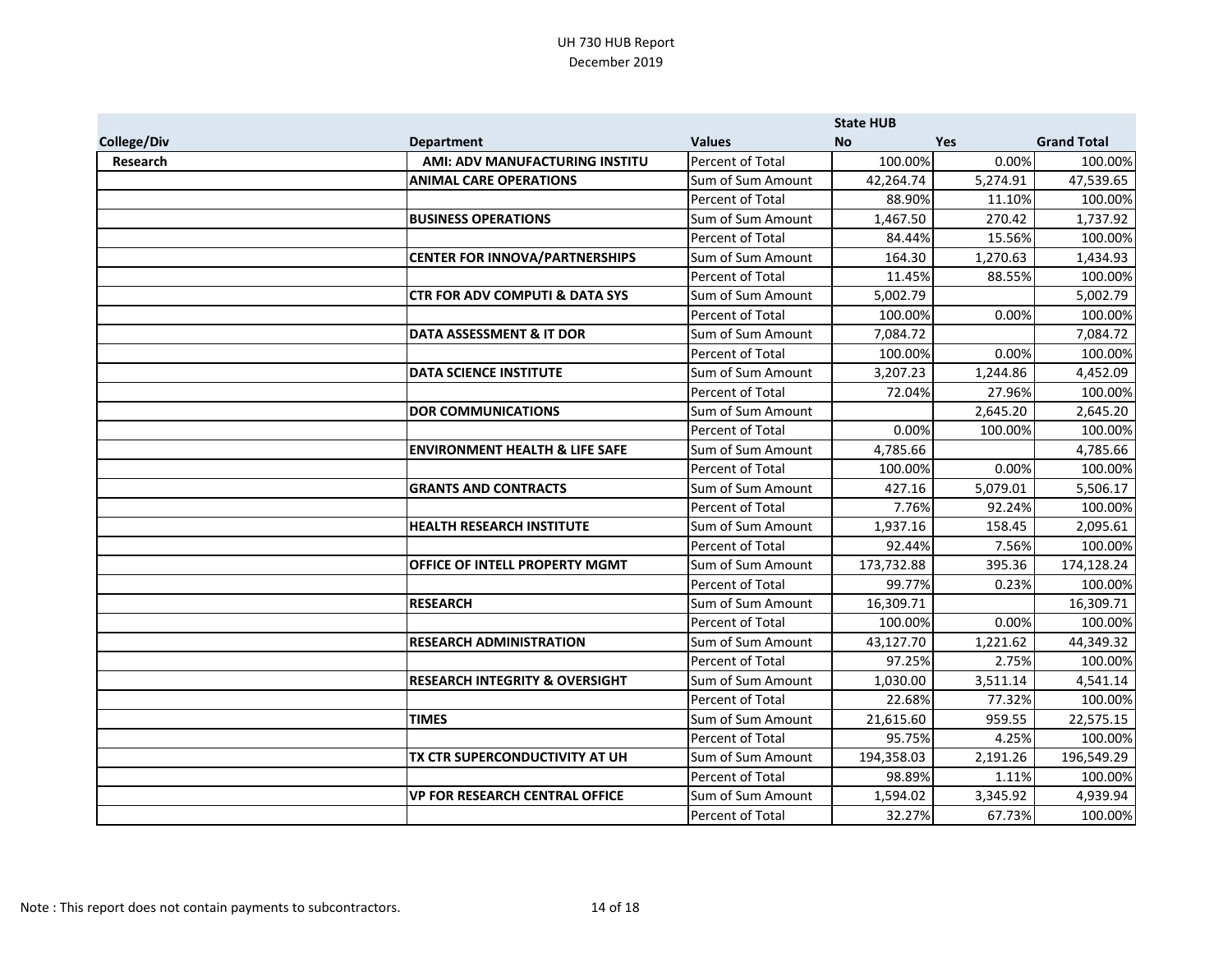|                                   |                                           |                         | <b>State HUB</b> |            |                    |
|-----------------------------------|-------------------------------------------|-------------------------|------------------|------------|--------------------|
| <b>College/Div</b>                | <b>Department</b>                         | <b>Values</b>           | <b>No</b>        | <b>Yes</b> | <b>Grand Total</b> |
| <b>Research Sum of Sum Amount</b> |                                           |                         | 526,302.69       | 27,568.33  | 553,871.02         |
| <b>Research Percent of Total</b>  |                                           |                         | 95.02%           | 4.98%      | 100.00%            |
| <b>Student Affairs</b>            | <b>ADMISSIONS</b>                         | Sum of Sum Amount       | 6,408.02         | 14,603.91  | 21,011.93          |
|                                   |                                           | <b>Percent of Total</b> | 30.50%           | 69.50%     | 100.00%            |
|                                   | <b>CAMPUS RECREATION</b>                  | Sum of Sum Amount       | 36,412.02        | 950.87     | 37,362.89          |
|                                   |                                           | Percent of Total        | 97.46%           | 2.54%      | 100.00%            |
|                                   | <b>CAMPUS SOLUTIONS SVC</b>               | Sum of Sum Amount       | 19,215.90        | 31,023.78  | 50,239.68          |
|                                   |                                           | Percent of Total        | 38.25%           | 61.75%     | 100.00%            |
|                                   | <b>CENTER FOR STUDENT INVOLVEMENT</b>     | Sum of Sum Amount       | 2,017.32         | 836.37     | 2,853.69           |
|                                   |                                           | Percent of Total        | 70.69%           | 29.31%     | 100.00%            |
|                                   | <b>CENTER FOR STUDENT MEDIA</b>           | Sum of Sum Amount       | 2,975.67         | 215.28     | 3,190.95           |
|                                   |                                           | Percent of Total        | 93.25%           | 6.75%      | 100.00%            |
|                                   | <b>CENTER FOR STUDENTS W/DISABILI</b>     | Sum of Sum Amount       | 33,250.37        | 94,537.50  | 127,787.87         |
|                                   |                                           | Percent of Total        | 26.02%           | 73.98%     | 100.00%            |
|                                   | <b>CHILDREN'S LEARNING CENTER</b>         | Sum of Sum Amount       | 6,936.42         | 766.92     | 7,703.34           |
|                                   |                                           | Percent of Total        | 90.04%           | 9.96%      | 100.00%            |
|                                   | <b>CNTR FOR DIVERSITY &amp; INCLUSION</b> | Sum of Sum Amount       | 374.54           | 143.00     | 517.54             |
|                                   |                                           | Percent of Total        | 72.37%           | 27.63%     | 100.00%            |
|                                   | <b>COUGARS IN RECOVERY</b>                | Sum of Sum Amount       | 8,207.97         | 258.64     | 8,466.61           |
|                                   |                                           | Percent of Total        | 96.95%           | 3.05%      | 100.00%            |
|                                   | <b>COUNSELING AND PSYCH SVCS</b>          | Sum of Sum Amount       | 2,355.07         | 13,279.93  | 15,635.00          |
|                                   |                                           | Percent of Total        | 15.06%           | 84.94%     | 100.00%            |
|                                   | <b>CTR FRATERNITY &amp; SORORITY LIFE</b> | Sum of Sum Amount       | 272.99           |            | 272.99             |
|                                   |                                           | Percent of Total        | 100.00%          | 0.00%      | 100.00%            |
|                                   | <b>DEAN OF STUDENTS</b>                   | Sum of Sum Amount       | 322.14           | 100.31     | 422.45             |
|                                   |                                           | Percent of Total        | 76.26%           | 23.74%     | 100.00%            |
|                                   | <b>INTEGRATED ENROLLMENT SERVICES</b>     | Sum of Sum Amount       | 8,181.49         | 417.43     | 8,598.92           |
|                                   |                                           | Percent of Total        | 95.15%           | 4.85%      | 100.00%            |
|                                   | <b>LGBTQ RESOURCE CENTER</b>              | Sum of Sum Amount       | 152.42           | 111.29     | 263.71             |
|                                   |                                           | Percent of Total        | 57.80%           | 42.20%     | 100.00%            |
|                                   | <b>OFC OF THE UNIVERSIT REGISTRAR</b>     | Sum of Sum Amount       | 1,208.40         | 185.94     | 1,394.34           |
|                                   |                                           | Percent of Total        | 86.66%           | 13.34%     | 100.00%            |
|                                   | <b>RELIGION CENTER</b>                    | Sum of Sum Amount       | 741.86           | 211.82     | 953.68             |
|                                   |                                           | Percent of Total        | 77.79%           | 22.21%     | 100.00%            |
|                                   | <b>SCHOLARSIPS &amp; FINANCIAL AID</b>    | Sum of Sum Amount       | 4,269.33         | 342.02     | 4,611.35           |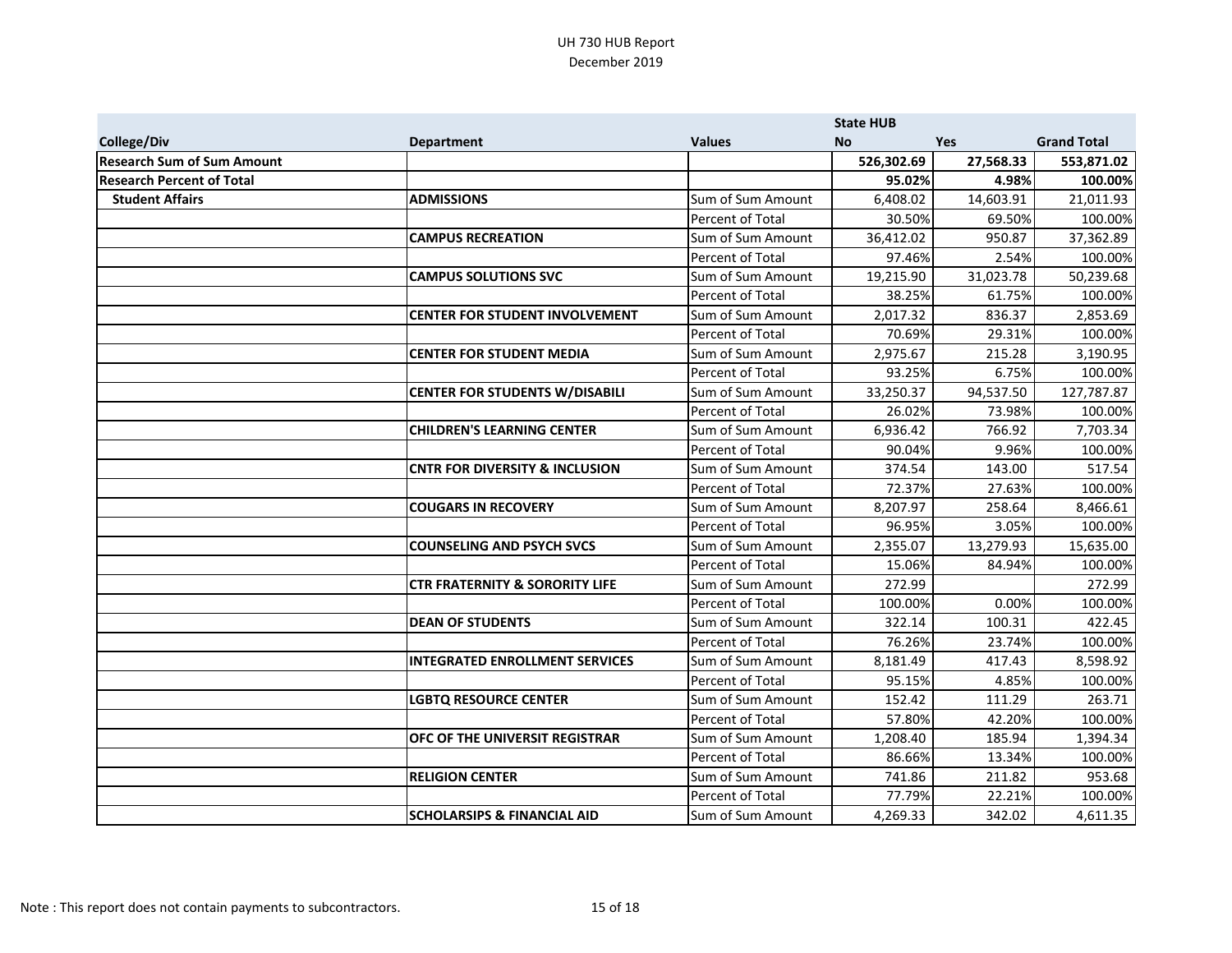|                                          |                                           |                   | <b>State HUB</b> |            |                    |
|------------------------------------------|-------------------------------------------|-------------------|------------------|------------|--------------------|
| College/Div                              | <b>Department</b>                         | <b>Values</b>     | <b>No</b>        | <b>Yes</b> | <b>Grand Total</b> |
| <b>Student Affairs</b>                   | <b>SCHOLARSIPS &amp; FINANCIAL AID</b>    | Percent of Total  | 92.58%           | 7.42%      | 100.00%            |
|                                          | <b>STU COMMUNICATION &amp; MARKETING</b>  | Sum of Sum Amount | 433.00           | 83.25      | 516.25             |
|                                          |                                           | Percent of Total  | 83.87%           | 16.13%     | 100.00%            |
|                                          | <b>STU HOUSING - RESIDE LIFE</b>          | Sum of Sum Amount | 24,077.88        | 4,118.66   | 28,196.54          |
|                                          |                                           | Percent of Total  | 85.39%           | 14.61%     | 100.00%            |
|                                          | <b>STUDENT AFFAIRS</b>                    | Sum of Sum Amount | 1,301.57         | 188.78     | 1,490.35           |
|                                          |                                           | Percent of Total  | 87.33%           | 12.67%     | 100.00%            |
|                                          | <b>STUDENT AFFAIRS BUSINESS SRVC</b>      | Sum of Sum Amount | 741.56           | 191.35     | 932.91             |
|                                          |                                           | Percent of Total  | 79.49%           | 20.51%     | 100.00%            |
|                                          | <b>STUDENT AFFAIRS IT SERVICES</b>        | Sum of Sum Amount |                  | 20,454.67  | 20,454.67          |
|                                          |                                           | Percent of Total  | 0.00%            | 100.00%    | 100.00%            |
|                                          | <b>STUDENT CENTER</b>                     | Sum of Sum Amount | 23,929.85        | 14,583.52  | 38,513.37          |
|                                          |                                           | Percent of Total  | 62.13%           | 37.87%     | 100.00%            |
|                                          | <b>STUDENT HEALTH CENTER</b>              | Sum of Sum Amount | 86,005.10        | 23,405.46  | 109,410.56         |
|                                          |                                           | Percent of Total  | 78.61%           | 21.39%     | 100.00%            |
|                                          | <b>UNIVERSITY CAREER SERVICES</b>         | Sum of Sum Amount | 3,067.14         | 1,720.95   | 4,788.09           |
|                                          |                                           | Percent of Total  | 64.06%           | 35.94%     | 100.00%            |
|                                          | <b>URBAN EXPERIENCE</b>                   | Sum of Sum Amount | 1,688.06         | 2,284.56   | 3,972.62           |
|                                          |                                           | Percent of Total  | 42.49%           | 57.51%     | 100.00%            |
|                                          | <b>VETERAN SERVICES</b>                   | Sum of Sum Amount | 115.87           | 63.67      | 179.54             |
|                                          |                                           | Percent of Total  | 64.54%           | 35.46%     | 100.00%            |
|                                          | <b>WELLNESS CENTER</b>                    | Sum of Sum Amount | 825.29           | 594.00     | 1,419.29           |
|                                          |                                           | Percent of Total  | 58.15%           | 41.85%     | 100.00%            |
|                                          | <b>WOMEN &amp; GENDER RESOURCE CENTER</b> | Sum of Sum Amount | 448.46           | 1,498.29   | 1,946.75           |
|                                          |                                           | Percent of Total  | 23.04%           | 76.96%     | 100.00%            |
| <b>Student Affairs Sum of Sum Amount</b> |                                           |                   | 275,935.71       | 227,172.17 | 503,107.88         |
| <b>Student Affairs Percent of Total</b>  |                                           |                   | 54.85%           | 45.15%     | 100.00%            |
| <b>Technology</b>                        | <b>CONSTRUCTION MANAGEMENT</b>            | Sum of Sum Amount | 28,415.29        | 2,395.89   | 30,811.18          |
|                                          |                                           | Percent of Total  | 92.22%           | 7.78%      | 100.00%            |
|                                          | <b>CTR FOR INFO SCRTY, RES &amp; EDU</b>  | Sum of Sum Amount |                  | 67.91      | 67.91              |
|                                          |                                           | Percent of Total  | 0.00%            | 100.00%    | 100.00%            |
|                                          | <b>DEAN, TECHNOLOGY</b>                   | Sum of Sum Amount | 21,411.14        | 21,889.47  | 43,300.61          |
|                                          |                                           | Percent of Total  | 49.45%           | 50.55%     | 100.00%            |
|                                          | <b>ENGINEERING TECHNOLOGY</b>             | Sum of Sum Amount | 45,690.78        | 675.80     | 46,366.58          |
|                                          |                                           | Percent of Total  | 98.54%           | 1.46%      | 100.00%            |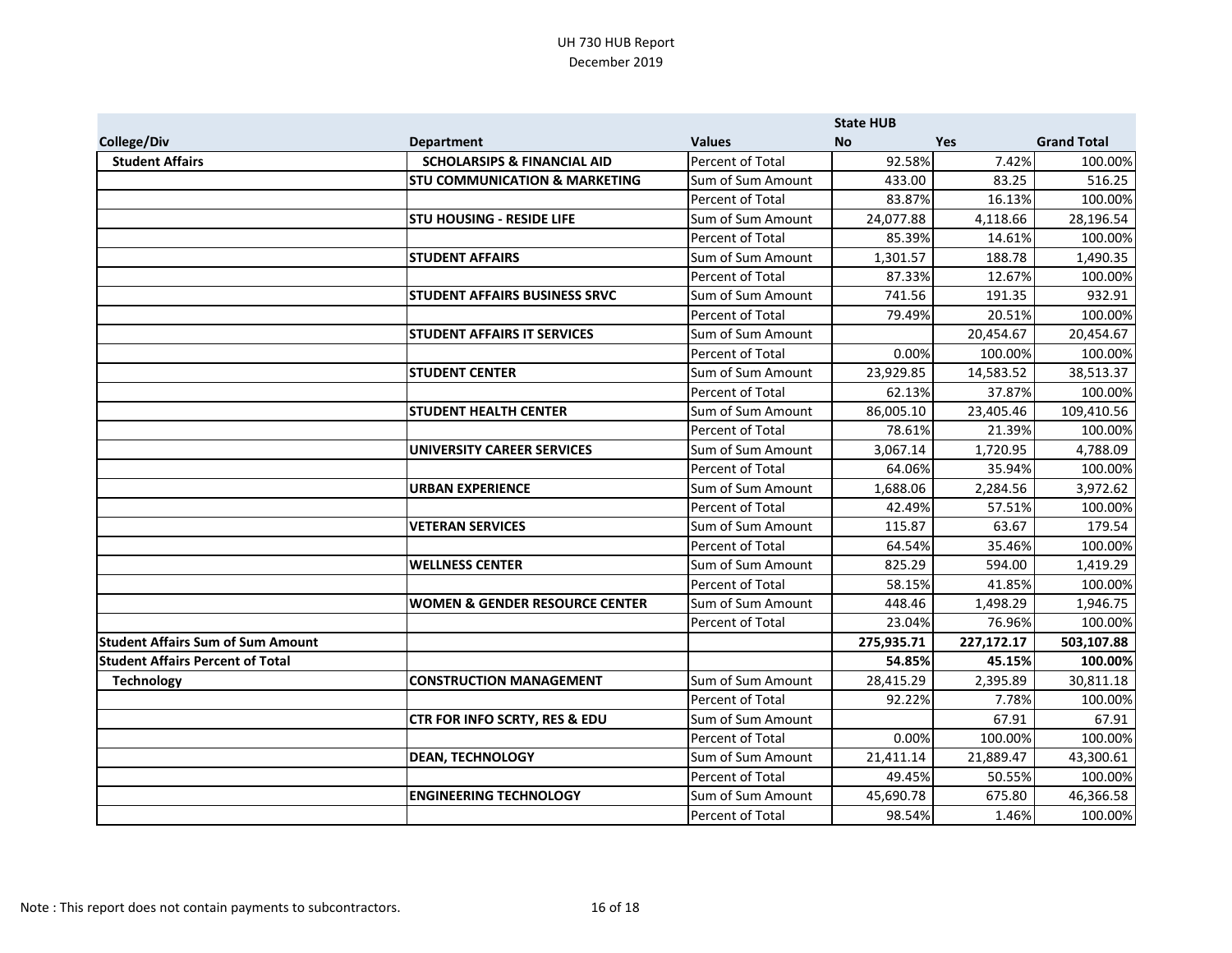|                                                    |                                           |                   | <b>State HUB</b> |            |                    |
|----------------------------------------------------|-------------------------------------------|-------------------|------------------|------------|--------------------|
| <b>College/Div</b>                                 | <b>Department</b>                         | <b>Values</b>     | <b>No</b>        | <b>Yes</b> | <b>Grand Total</b> |
| <b>Technology</b>                                  | HUMAN DEVELOP AND CONSUMER SCI            | Sum of Sum Amount | 1,403.51         | 3,663.44   | 5,066.95           |
|                                                    |                                           | Percent of Total  | 27.70%           | 72.30%     | 100.00%            |
|                                                    | <b>ILT</b>                                | Sum of Sum Amount | 4,534.94         | 1,478.95   | 6,013.89           |
|                                                    |                                           | Percent of Total  | 75.41%           | 24.59%     | 100.00%            |
| <b>Technology Sum of Sum Amount</b>                |                                           |                   | 101,455.66       | 30,171.46  | 131,627.12         |
| <b>Technology Percent of Total</b>                 |                                           |                   | 77.08%           | 22.92%     | 100.00%            |
| Univ Marketing, Comm & Media Rel                   | <b>MARKETING</b>                          | Sum of Sum Amount | 19,759.88        |            | 19,759.88          |
|                                                    |                                           | Percent of Total  | 100.00%          | 0.00%      | 100.00%            |
|                                                    | <b>MEDIA RELATIONS</b>                    | Sum of Sum Amount | 645.00           |            | 645.00             |
|                                                    |                                           | Percent of Total  | 100.00%          | 0.00%      | 100.00%            |
|                                                    | VC/VP UNIV MKTG, COM & MED REL            | Sum of Sum Amount | 6,186.87         | 4,667.16   | 10,854.03          |
|                                                    |                                           | Percent of Total  | 57.00%           | 43.00%     | 100.00%            |
| Univ Marketing, Comm & Media Rel Sum of Sum Amount |                                           |                   | 26,591.75        | 4,667.16   | 31,258.91          |
| Univ Marketing, Comm & Media Rel Percent of Total  |                                           |                   | 85.07%           | 14.93%     | 100.00%            |
| <b>University Advancement</b>                      | <b>ALUMNI RELATIONS</b>                   | Sum of Sum Amount | 9,473.39         | 514.39     | 9,987.78           |
|                                                    |                                           | Percent of Total  | 94.85%           | 5.15%      | 100.00%            |
|                                                    | <b>ANNUAL GIVING</b>                      | Sum of Sum Amount | 42,172.56        | 134.61     | 42,307.17          |
|                                                    |                                           | Percent of Total  | 99.68%           | 0.32%      | 100.00%            |
|                                                    | <b>BUSINESS OPERATIONS</b>                | Sum of Sum Amount | 8,979.27         | 1,857.20   | 10,836.47          |
|                                                    |                                           | Percent of Total  | 82.86%           | 17.14%     | 100.00%            |
|                                                    | <b>CAMPAIGN STRATEGIC INITIATIVES</b>     | Sum of Sum Amount | 19,176.92        | 4,118.06   | 23,294.98          |
|                                                    |                                           | Percent of Total  | 82.32%           | 17.68%     | 100.00%            |
|                                                    | <b>CORPORATE &amp; FOUNDATION RELATIO</b> | Sum of Sum Amount |                  | 418.01     | 418.01             |
|                                                    |                                           | Percent of Total  | 0.00%            | 100.00%    | 100.00%            |
|                                                    | <b>DEVELOPMENT</b>                        | Sum of Sum Amount | 142.39           | 98.13      | 240.52             |
|                                                    |                                           | Percent of Total  | 59.20%           | 40.80%     | 100.00%            |
|                                                    | <b>GIFT MANAGEMENT</b>                    | Sum of Sum Amount | 57.64            |            | 57.64              |
|                                                    |                                           | Percent of Total  | 100.00%          | 0.00%      | 100.00%            |
|                                                    | <b>GIFT PROCESSING &amp; RECORDS</b>      | Sum of Sum Amount | 152.69           |            | 152.69             |
|                                                    |                                           | Percent of Total  | 100.00%          | 0.00%      | 100.00%            |
|                                                    | <b>INFORMATION SYSTEM &amp; REPORTING</b> | Sum of Sum Amount | 40.92            |            | 40.92              |
|                                                    |                                           | Percent of Total  | 100.00%          | 0.00%      | 100.00%            |
|                                                    | <b>PRINCIPAL GIFTS</b>                    | Sum of Sum Amount |                  | 392.54     | 392.54             |
|                                                    |                                           | Percent of Total  | 0.00%            | 100.00%    | 100.00%            |
|                                                    | UNIVERSITY ADVANCEMENT VC/VP              | Sum of Sum Amount | 30.00            | 19.67      | 49.67              |